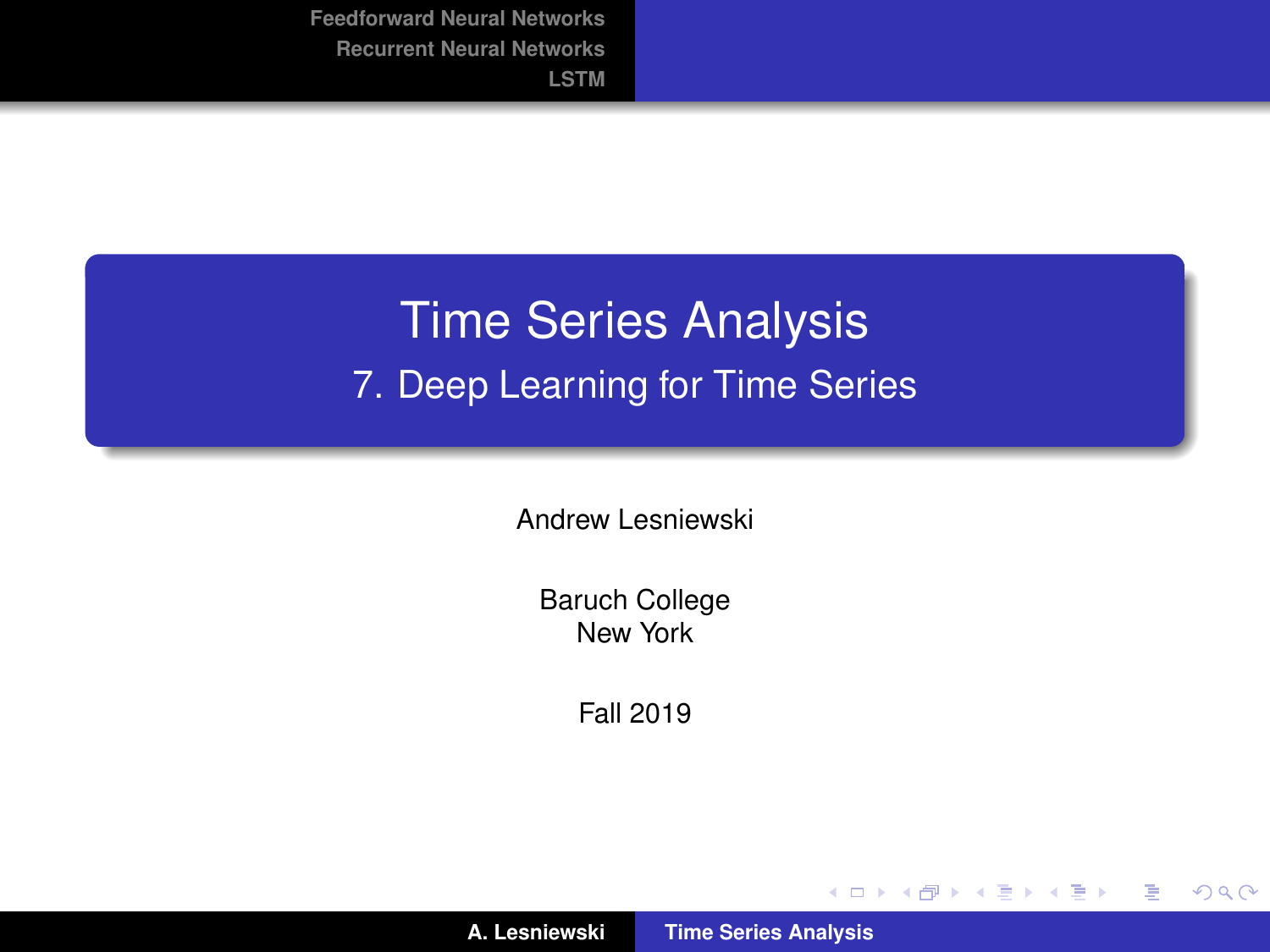





**2** [Recurrent Neural Networks](#page-13-0)



**A. Lesniewski [Time Series Analysis](#page-0-0)**

イロトス 伊 トス 言 トス 言 トー

 $E = \Omega Q$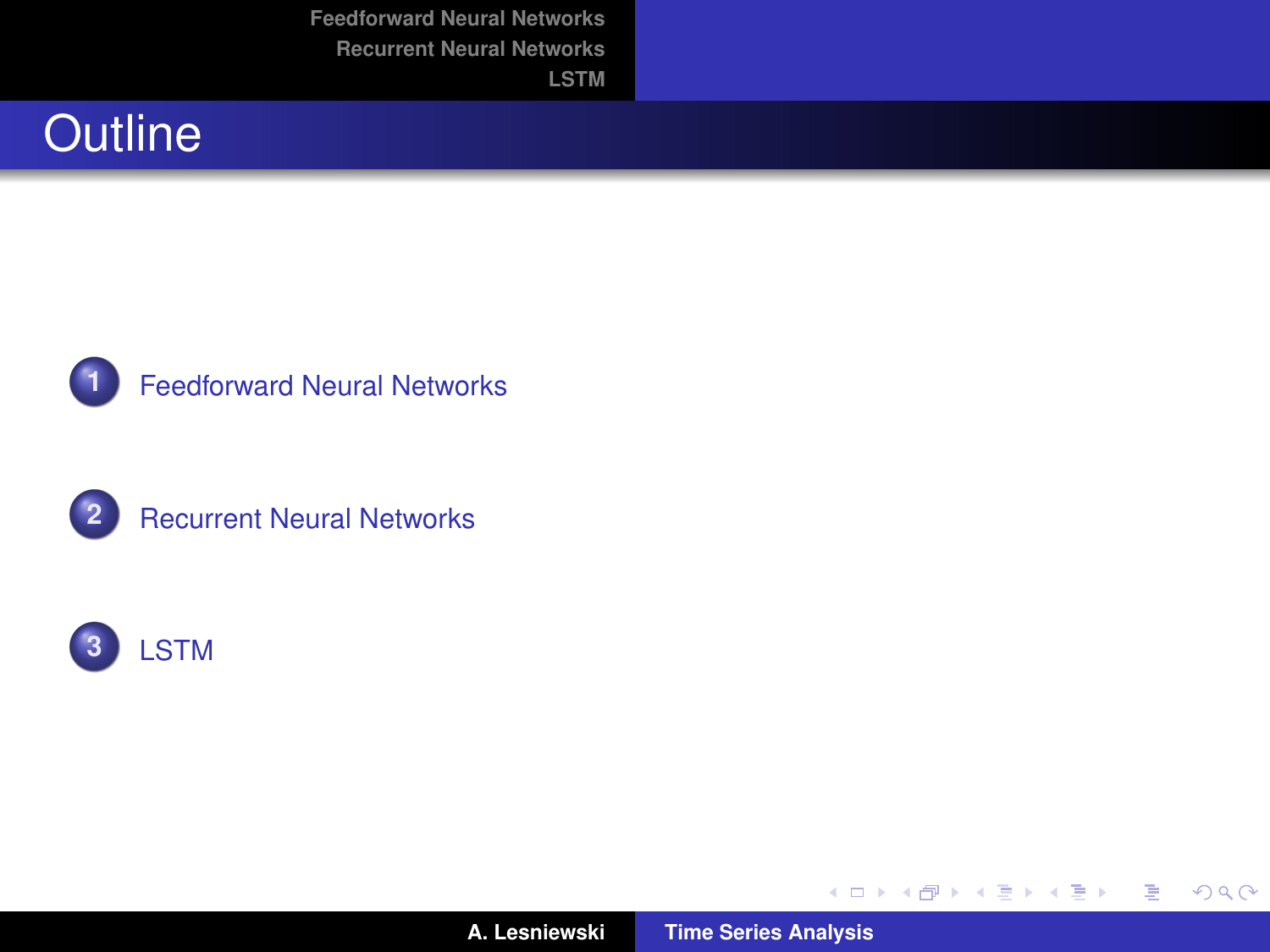### <span id="page-2-0"></span>Artificial neural networks

- *Artificial neural networks* (ANN) are approximation methodologies for computing highly complex functions, whose designs are inspired by biological neural networks.
- These approximations are built by aggregating a number of basic *activation functions*  $\varphi(x)$ , which are mathematical models of the rate of action potential firing by the (biological) neuron.
- **•** The choice of activation functions depends on the output variables of the problem.
- Each ANN comes with its *architecture*, i.e. design choices of the activation functions and how they interact with each other.
- The process of estimating the parameters of an ANN is referred to as *learning* or *training* the network.

イロメ イ部メ イ君メ イ君メー

 $QQ$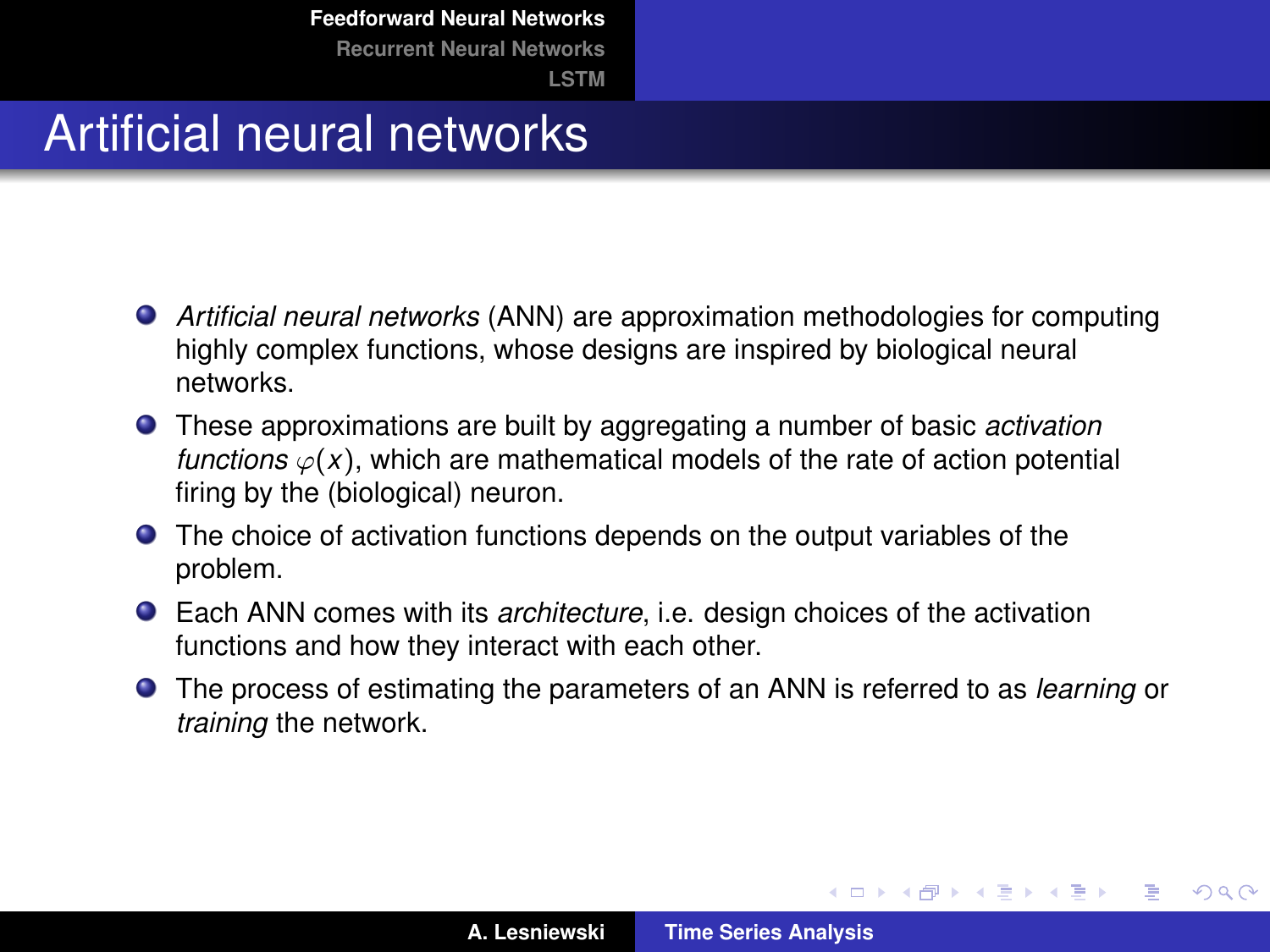#### Artificial neural networks

The simplest activation function is the (discontinuous) *binary* activation

$$
\varphi(x) = \begin{cases} 0, & \text{if } x < 0, \\ 1, & \text{if } x \ge 0. \end{cases} \tag{1}
$$

A standard example of a smooth activation function is the *logistic* (a.k.a. *sigmoid*) activation function given by

$$
\sigma(x) = \frac{1}{1 + \exp(-x)}.
$$
 (2)

Another important example of a smooth activation function is the tanh activation:

$$
\varphi(x) = \tanh(x). \tag{3}
$$

A frequently used continuous (but not smooth) activation function is the *rectified linear unit* (ReLU) activation:

$$
\varphi(x) = \begin{cases} 0, & \text{if } x < 0, \\ x, & \text{if } x \ge 0. \end{cases}
$$
 (4)

イロメ イ部メ イヨメ イヨメー

 $2Q$ 

重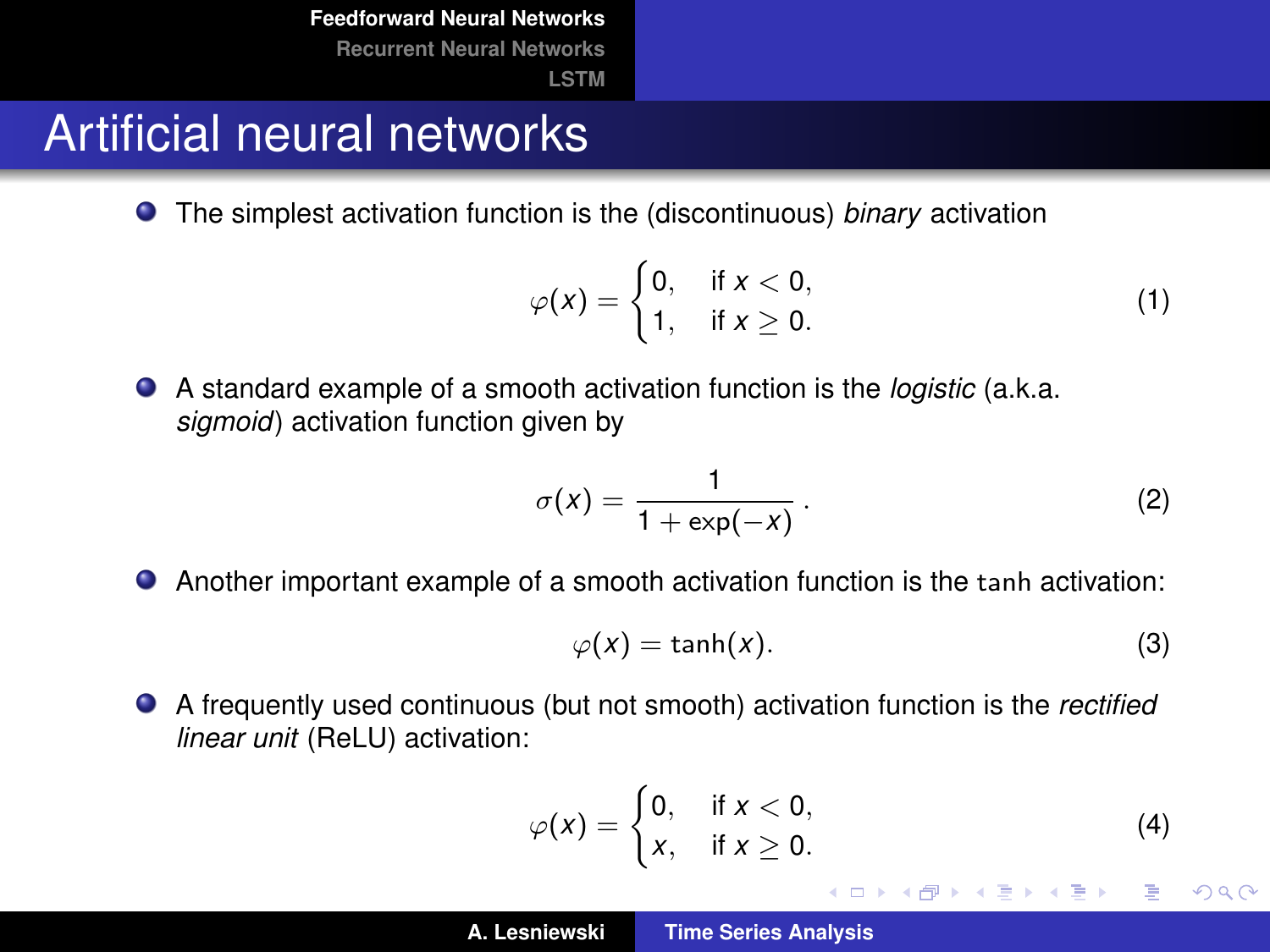### Single-layer perceptron

- The simplest ANN is a *single-layer perceptron*, which consists of *n* neurons.
- The term perceptron often refers to networks consisting of just one neuron.  $\bullet$
- $\bullet$  The *inputs*  $x_1, \ldots, x_m$  to the *k*-th neuron are combined through a series of *weights wk*1, . . . , *wkm* and a *bias b<sup>k</sup>* , and are fed directly to the *output y<sup>k</sup>* through the formula:

$$
y_k = \varphi(a_k), \tag{5}
$$

where the activation *a* is defined by

$$
a_k = \sum_{i=1}^m w_{ki} x_i + b_k.
$$
 (6)

イロメ イ部メ イヨメ イヨメー

重

 $298$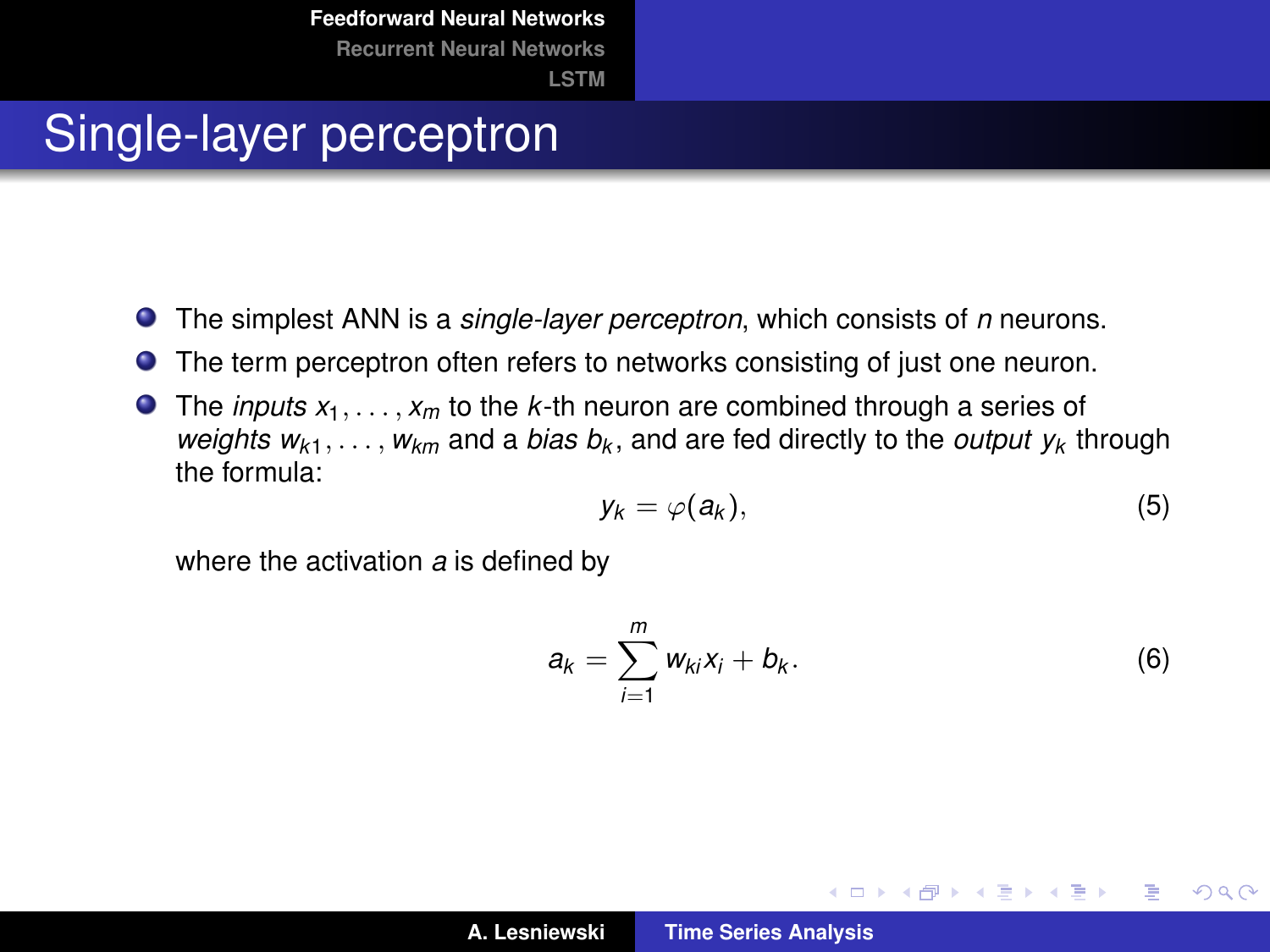# Single-layer perceptron

- The set of inputs to a perceptron forms the *input layer*, while the outputs *y*1, . . . , *y<sup>n</sup>* form the (single) *output layer*.
- A single-layer perceptron with logistic activation is identical to the logistic regression model.
- **The derivative of**  $\sigma(x)$  **satisfies the differential equation**

$$
\sigma'(x) = \sigma(x)(1 - \sigma(x)),\tag{7}
$$

イロメ イ部メ イヨメ イヨメー

 $2Q$ 

重

which makes training of the network easy.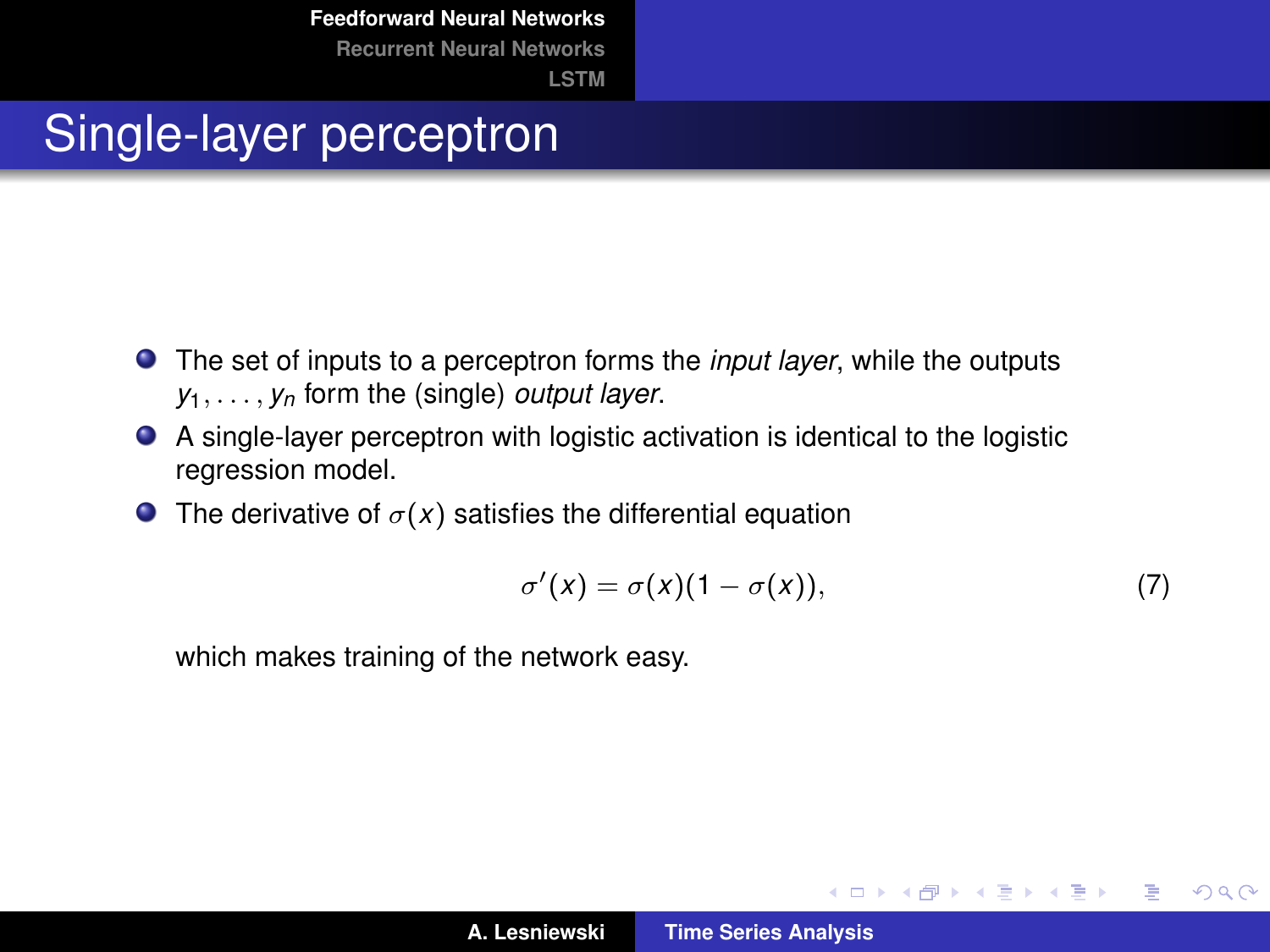# Single-layer perceptron

 $\bullet$ Graphically, this is represented as follows:

> *x*<sup>1</sup> *x*<sup>2</sup> *xm a<sup>k</sup> y<sup>k</sup> wk*<sup>1</sup> *wk*<sup>2</sup> *wkm* ϕ

Figure: Structure of an RNN with a single hidden layer

イロメ イ部メ イヨメ イヨメー

重

 $2Q$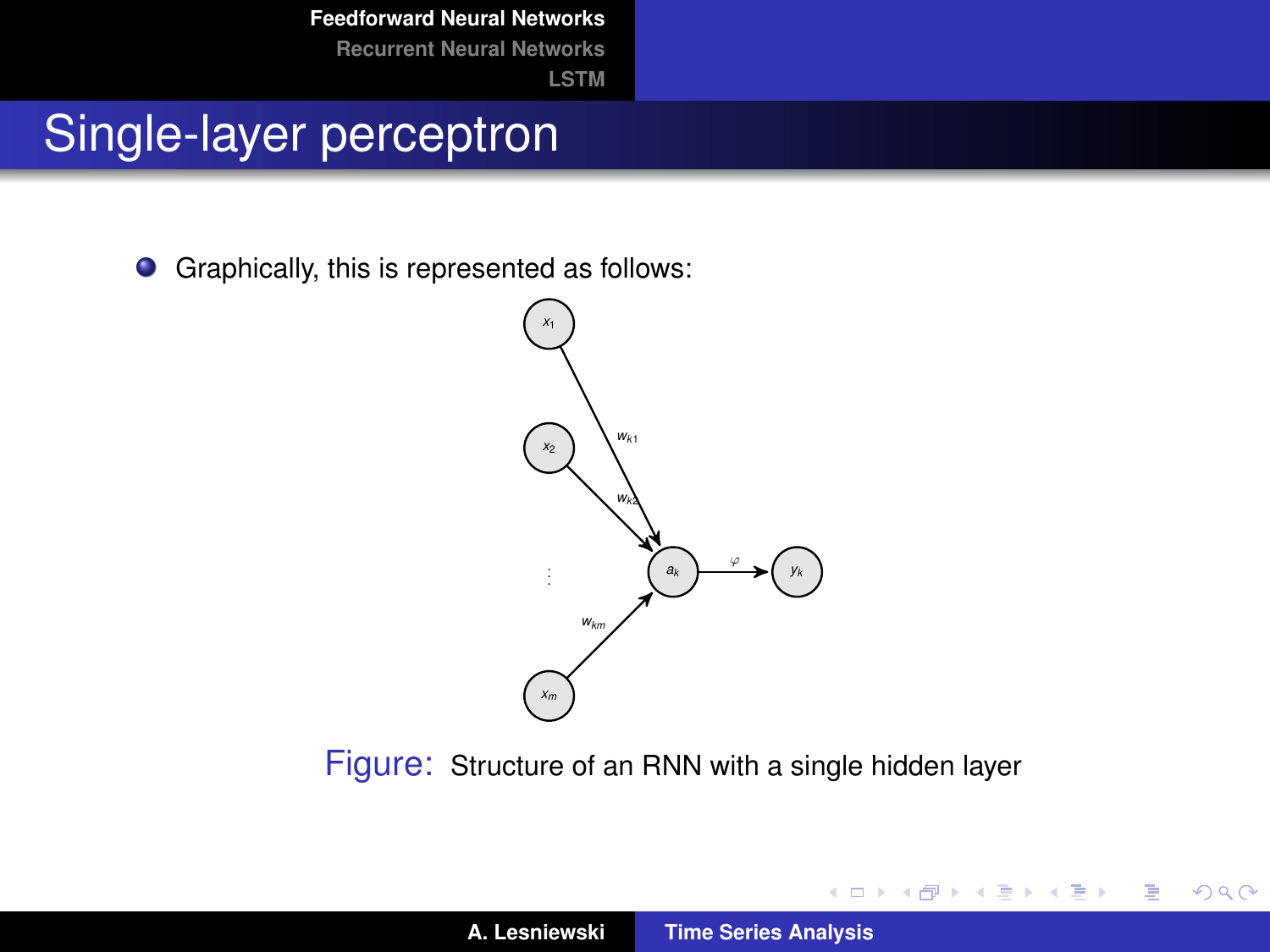#### Multi-layer perceptron

- Single-layer perceptrons are only capable of learning a limited class of patterns (namely, linearly separable patterns).
- It is, for example, impossible for a single-layer perceptron network to learn an XOR (exclusive or) function.
- Composing activation functions multiple number of times, and thus creating intermediate or *hidden* layers, leads to the concept of a *multi-layer perceptron* (MLP).
- An MLP consists of three or more layers of nonlinearly activating nodes: an input layer, an output layer, and one or more hidden layers.
- MLPs are fully connected: each node in one layer connects with a certain weight *wki* to every node in the following layer.

イロメ イ部メ イ君メ イ君メー

 $2Q$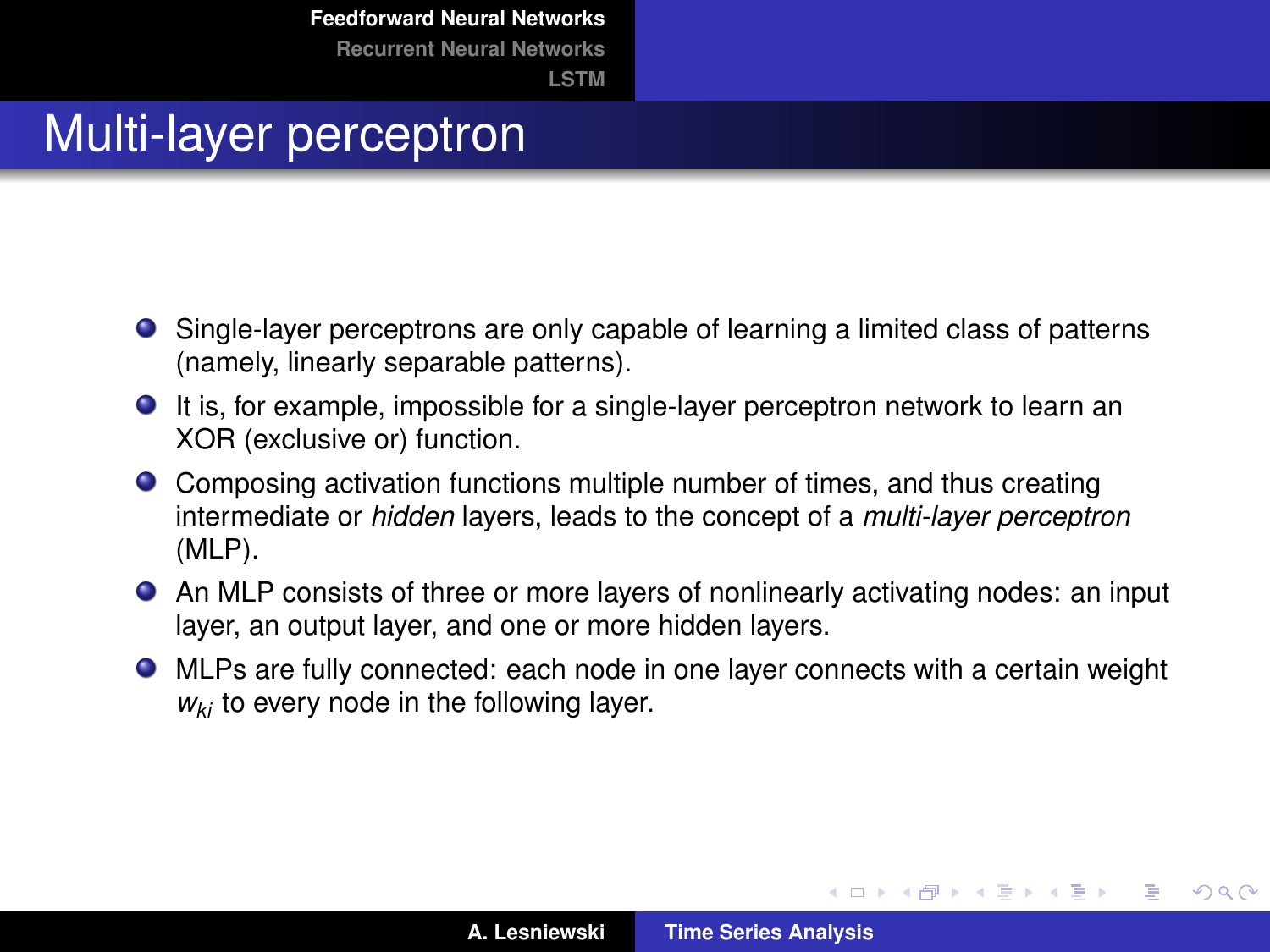## Multi-layer perceptron

● Below is the graphical representation of an example of an MLP:



Figure: Structure of an RNN with a single hidden layer

K ロ ▶ K 御 ▶ K 唐 ▶ K 唐 ▶ 『唐』

 $2Q$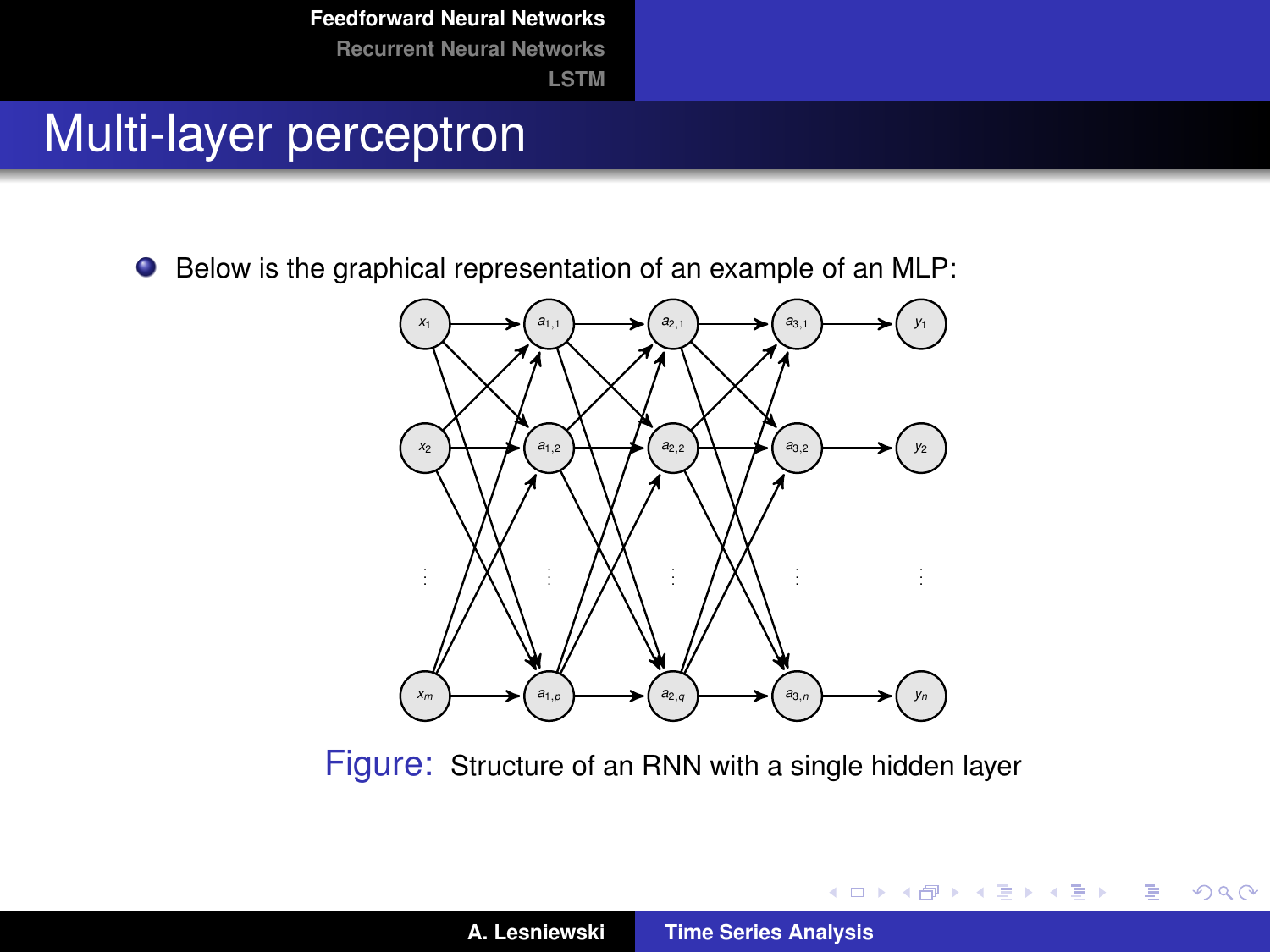**[LSTM](#page-21-0)**

#### Multi-layer perceptron

In this network, the activations and outputs are calculated as follows:

$$
a_{1,j} = \varphi_1((W_1X)_i + b_{1,i}),
$$
  
\n
$$
a_{2,i} = \varphi_2((W_2a_1)_i + b_{2,i}),
$$
  
\n
$$
a_{3,i} = \varphi_3((W_3a_2)_i + b_{3,i}),
$$
  
\n
$$
y_i = a_{3,i},
$$
\n(8)

イロメ イ部メ イヨメ イヨメー

 $2Q$ 

重

where  $W_k$  are the matrices of weights for layer  $k$ , and  $b_k$  are the vectors of biases for layer *k*, respectively.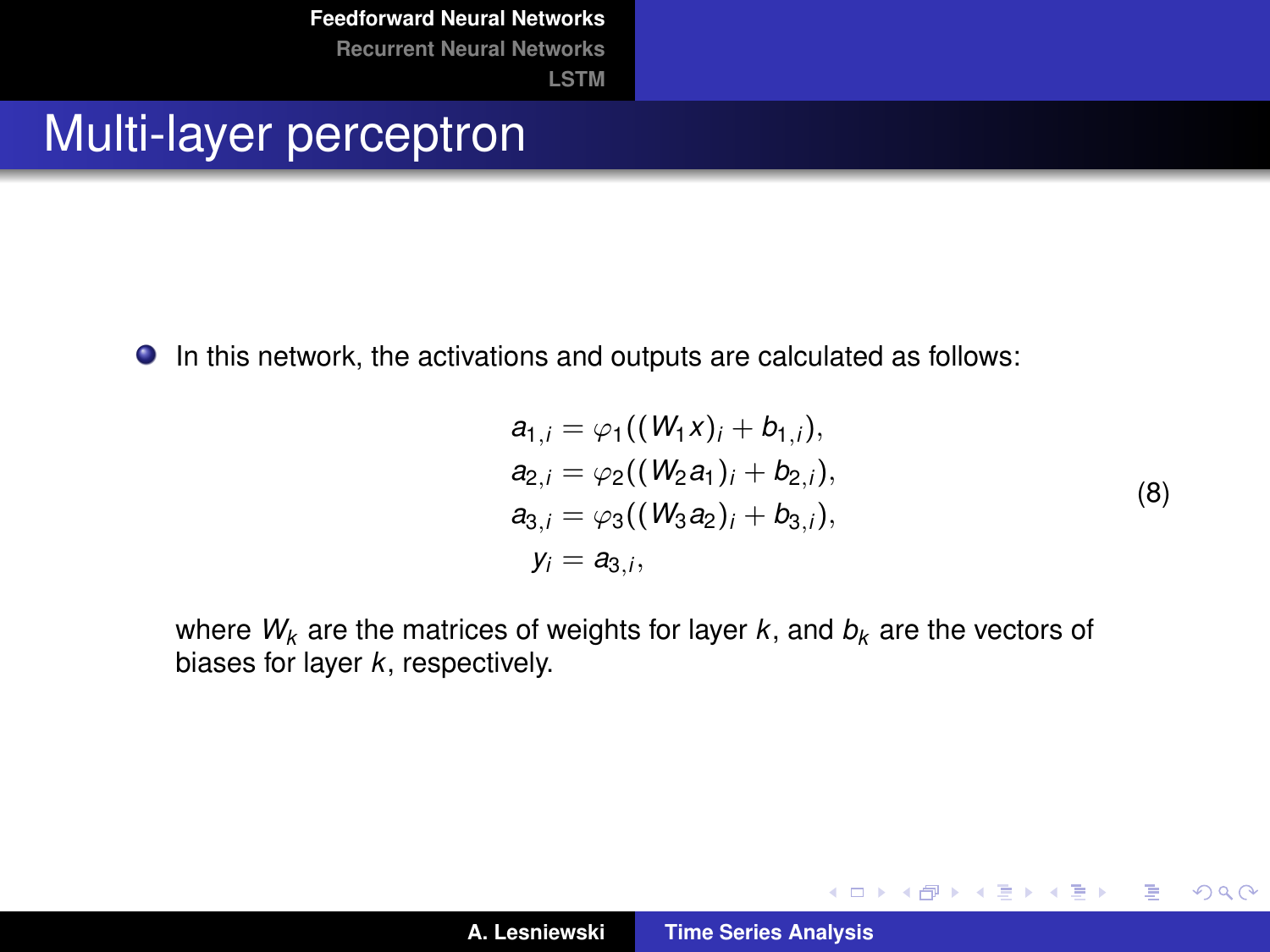#### Multi-layer perceptron

- An MLP is an example of a *feedforward network*.
- A feedforward neural network is the simplest type of an ANN.
- In a feedforward ANN, the information moves only in the forward direction, namely from the input layer through the hidden layers (if any) to the output layer. There are no cycles in the network.
- A two-layer neural network is capable of calculating XOR.
- In fact, it can be shown that MLPs are capable of learning any boolean function.
- The *universal approximation theorem* states that any continuous function mapping a bounded interval in  $R$  into a bounded interval can be approximated arbitrarily closely by an MLP with just one hidden layer.
- This result holds for a wide range of activation functions, e.g. for the logistic activation.

(ロトス個) (運) (運)

 $QQ$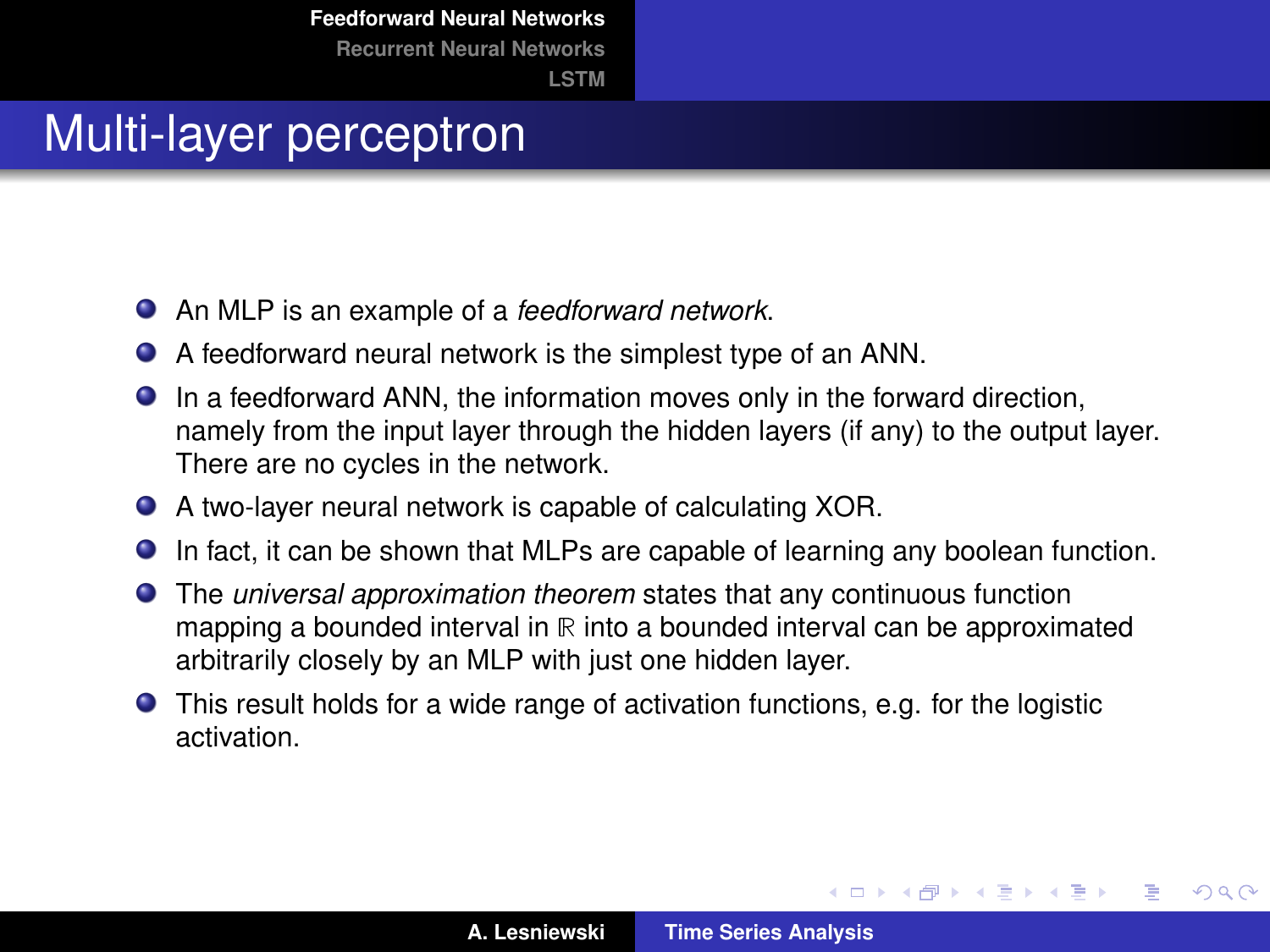## Training a multi-layer perceptron

- $\bullet$  Neural networks are trained by presenting them with data  $d_1, \ldots, d_N$  and selecting the weights and biases, collectively denoted by  $\theta$ , in such a way that a measure of distance between  $d_1, \ldots, d_N$ , the *loss function*, and the outputs of the network are minimized.
- **•** The choice of the loss function is motivated by the problem at hand.
- For example, it can be the sum of squared errors,

$$
L(\theta) = \frac{1}{2} \sum_{i=1}^{N} (y_i(\theta) - d_i)^2,
$$
 (9)

イロメ イ部メ イヨメ イヨメー

 $2Q$ ÷.

leading to a nonlinear least square problem.

- Optimization techniques used to minimize this loss function usually rely on the *gradient descent method*, which requires evaluating first derivatives of the loss function.
- **O** These derivatives are calculated recursively using the chain rule of multivariate calculus.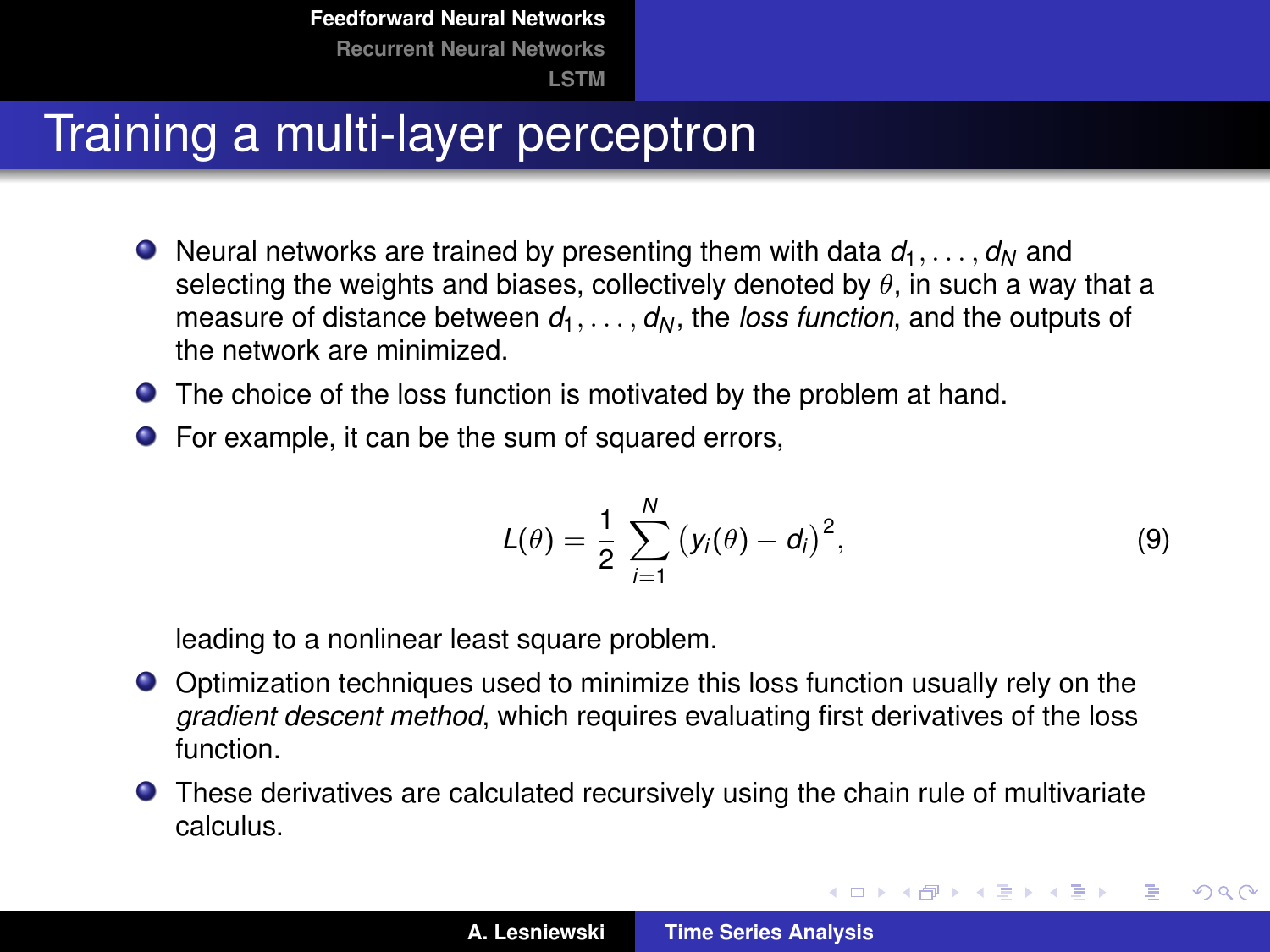## Training a multi-layer perceptron

- *Backpropagation* is the algorithm that organizes this calculation in an optimal way.
- Backpropagation can only be applied on networks with differentiable activation functions, such as the sigmoid or tanh.
- For efficiency, it requires the knowledge of the derivatives of activation functions. *Automatic differentiation* is a technique that provides the derivatives to the training algorithm.
- The gradient descent method is an iterative algorithm and it continues until a termination criterion is met. At each iteration the algorithm adjusts the weights and biases at each node.
- If, after iterating through this process, the network converges to a state where the loss function is small, we say that the network has learned the target function.

(ロトス個) (運) (運)

 $QQ$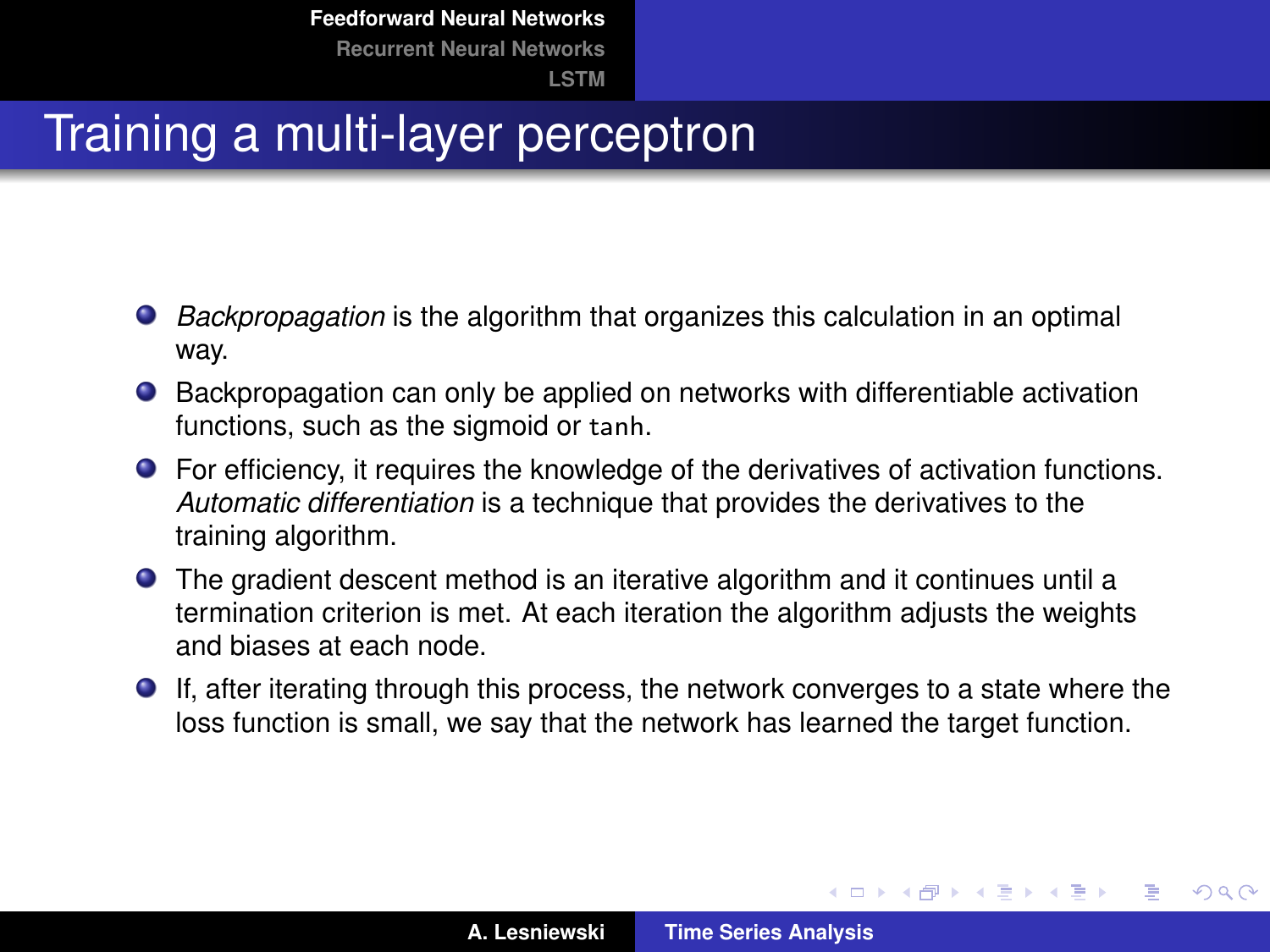#### <span id="page-13-0"></span>RNNs

- *Recurrent neural networks* (RNN), are a class of neural networks that allow outputs from previous layers to be used as inputs.
- RNNs are suitable for processing sequential data, such as speech recognition, word processing, time series analysis, etc.
- RNNs are frequently written in terms of a state space equation:

<span id="page-13-1"></span>
$$
h^{(t)} = F(h^{(t-1)}, x^{(t)} | \theta), \tag{10}
$$

イロメ イ部メ イヨメ イヨメー

÷.

 $2Q$ 

where  $h^{(t)}$  is the state variable, and  $x^{(t)}$  is the input series.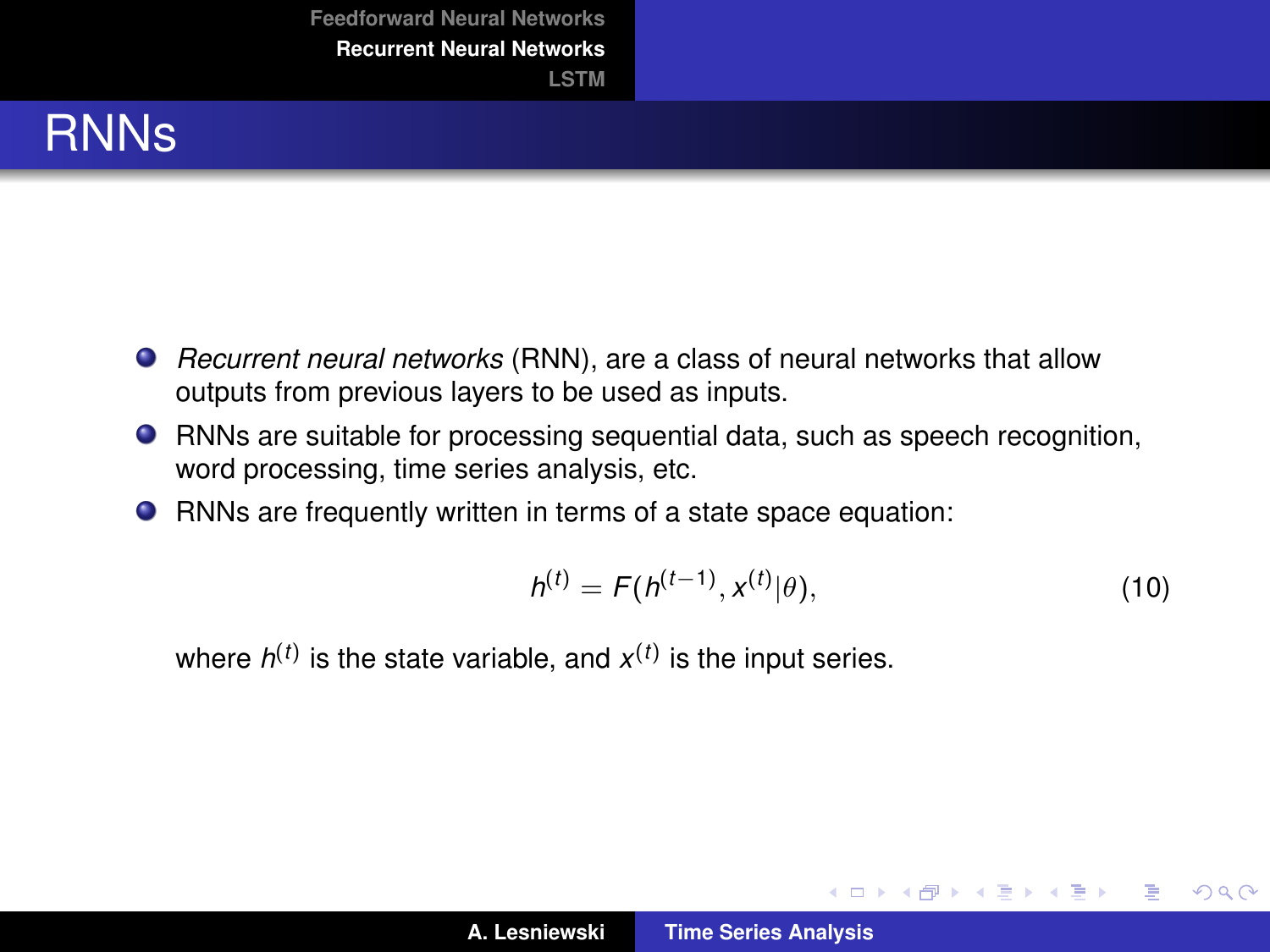

The graph below shows an example of an RNN with a single hidden layer:



Figure: Elman network

イロン イ母ン イヨン イヨン 一君

 $2Q$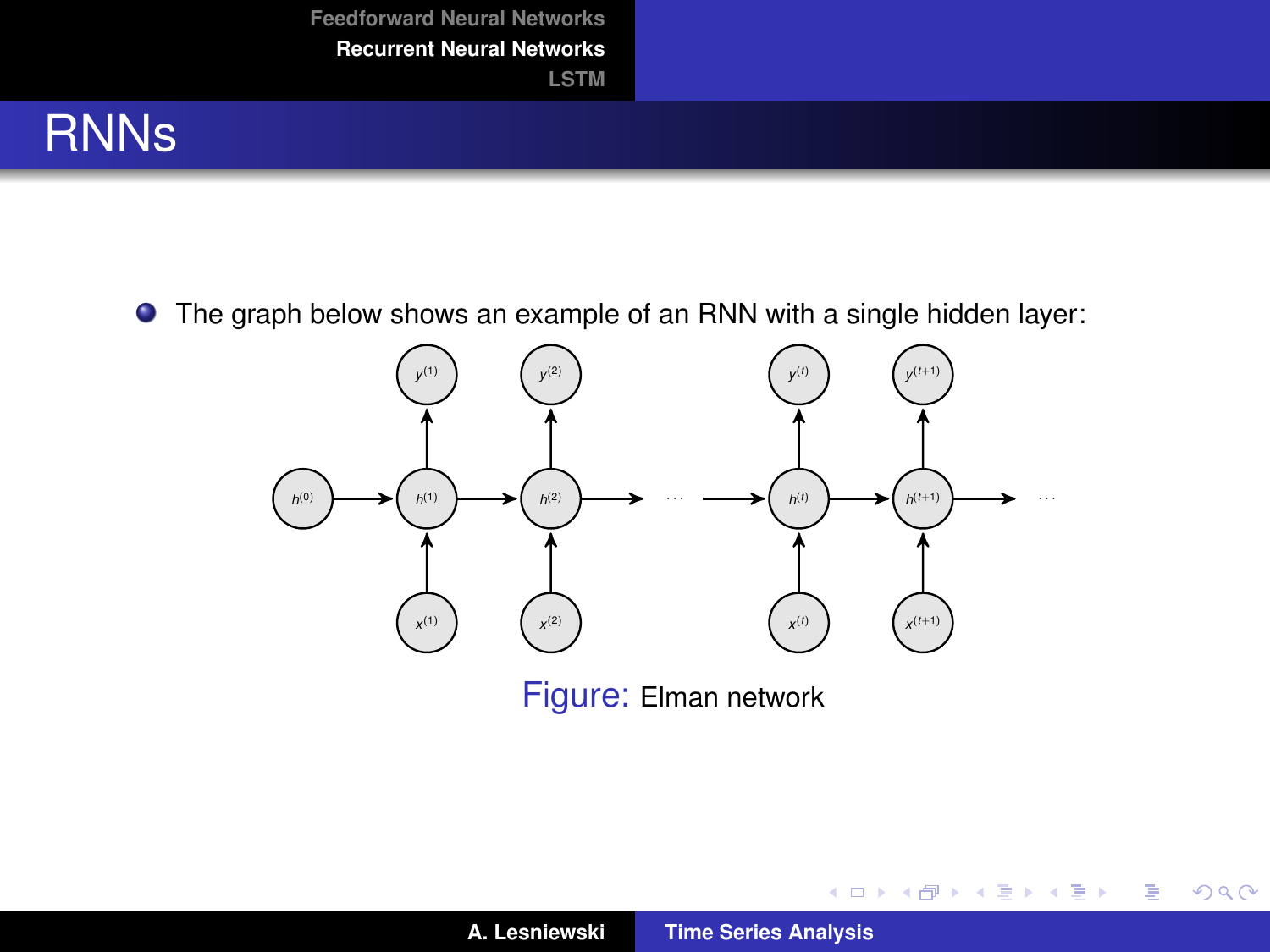### RNNs

- The vertical directions in this graph are feedforward networks with one hidden layer.
- One can think of this graph as the result of "unfolding" the recursion [\(10\)](#page-13-1).
- At each time step *t*, the activation  $a^{(t)}$  and output  $y^{(t)}$  are given by:

$$
h^{(t)} = \varphi_1 \left( W_{hh} h^{(t-1)} + W_{hx} x^{(t)} + b_h \right), \tag{11}
$$

and

$$
y^{(t)} = \varphi_2 \left( W_{yh} h^{(t)} + b_y \right) \tag{12}
$$

イロメ イ団メ イヨメ イヨメー

ミー  $298$ 

respectively, where  $\varphi_1(x)$  and  $\varphi_2(x)$  are (possibly different) activation functions.

- $\bullet$  Note that the weight matrices  $W_{hh}$ ,  $W_{hx}$ ,  $W_{vh}$ , and bias vectors  $b_a$ ,  $b_y$  are shared across different time steps.
- This RNN is known as an *Elman network*.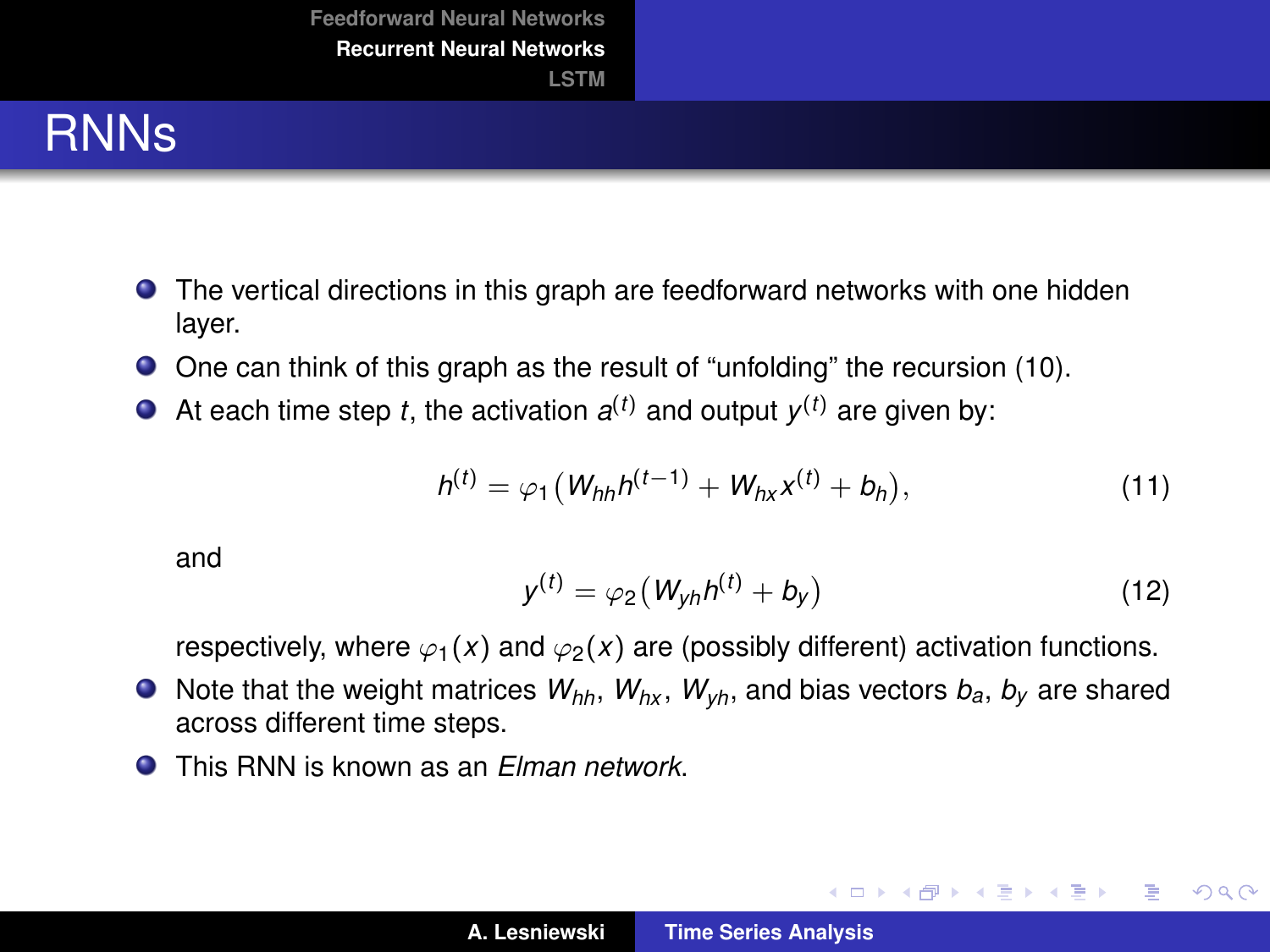#### RNNs

A *Jordan network* is defined by

$$
h^{(t)} = \sigma(W_{hy}y^{(t-1)} + W_{hx}x^{(t)} + b_h),
$$
  
\n
$$
y^{(t)} = \sigma(W_{yh}h^{(t)} + b_y).
$$
\n(13)

イロトメ 御 トメ 君 トメ 君 トー 君

 $298$ 

 $\bullet$  It can garphically be unfolded as follows:



Figure: Jordan network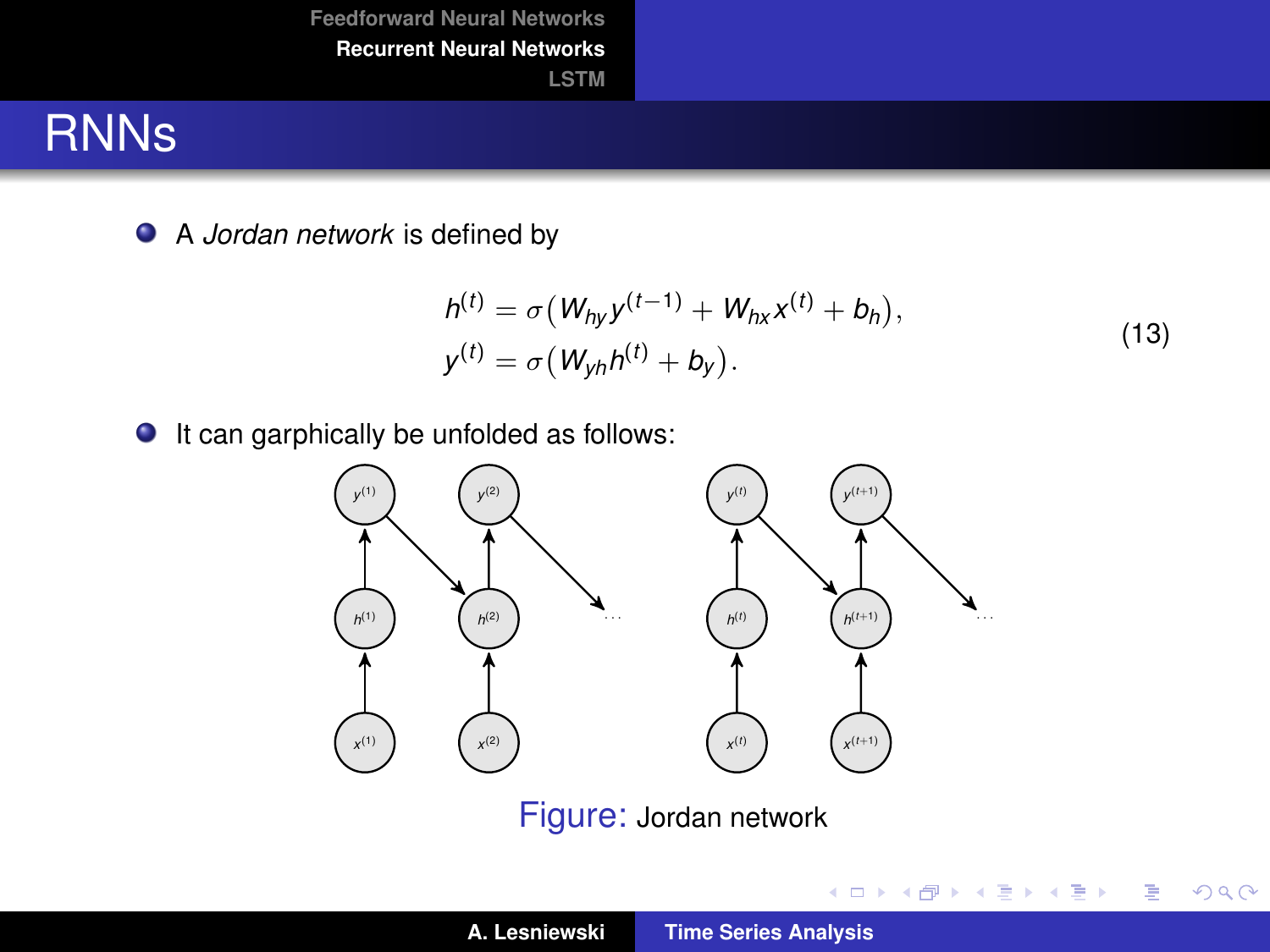

- Many other RNN architectures have been used in various applications.
- *Deep recurrent neural networks* (DRNN) are architectures involving multiple hidden layers for each time step *t*.
- Below is the graphical representation of a DRNN.

(ロトス個) (運) (運)

 $298$ 

重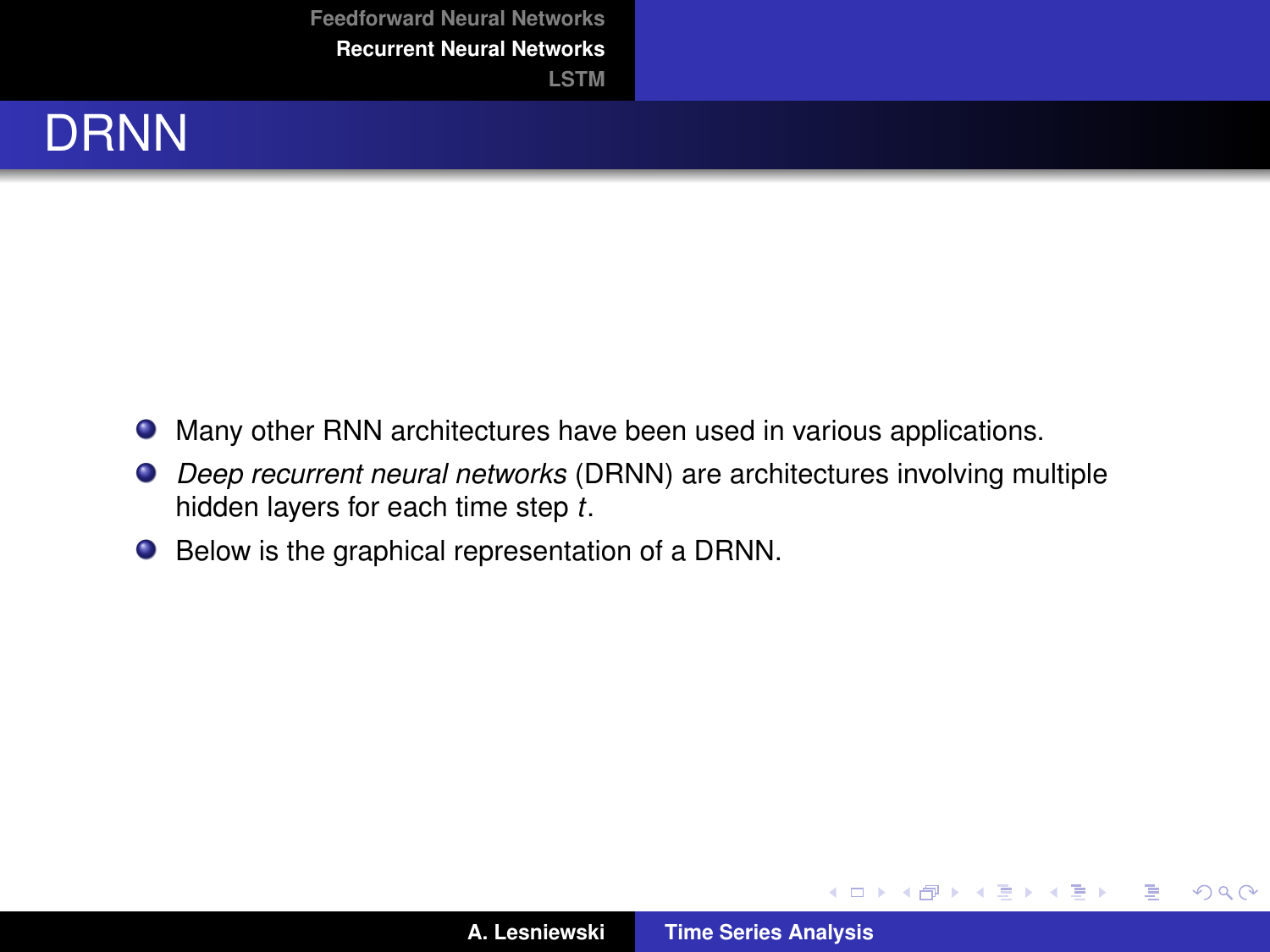**[LSTM](#page-21-0)**

## **DRNN**



Figure: Structure of a deep RNN

イロトメ 御 トメ 君 トメ 君 トッ 君

 $298$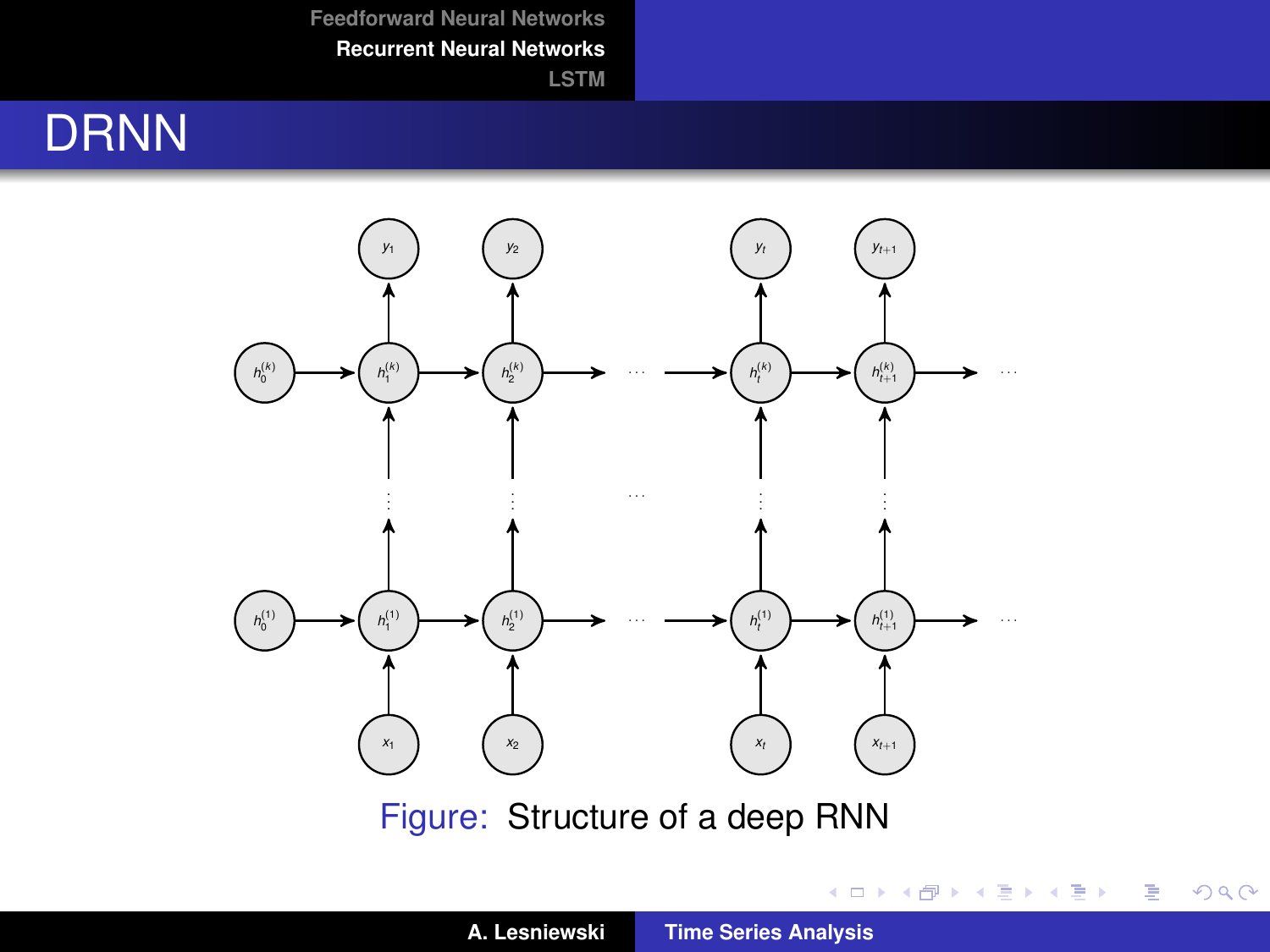# Backpropagation through time

The loss function of an RNN is a sum of loss functions corresponding to each time step *t*:

<span id="page-19-0"></span>
$$
L = \sum_{t=1}^{T} L_t.
$$
 (14)

**O** For example, if we maximize the likelihood of the data set  $\hat{y}_1, \ldots, \hat{y}_T$ , then we could have

$$
L_t = -\log \mathcal{L}(\theta | \hat{y}_1, \dots, \hat{y}_t), \qquad (15)
$$

where  $\ell$  denotes the likelihood function.

The backward propagation algorithm can be applied to [\(14\)](#page-19-0):  $\bullet$ 

$$
\nabla_{\theta} L = \sum_{t=1}^{T} \nabla_{\theta} L_t.
$$
 (16)

イロメ イ団メ イヨメ イヨメー

重

 $2Q$ 

This approach leads to the *backpropagation through time* (BPTT) algorithm.  $\bullet$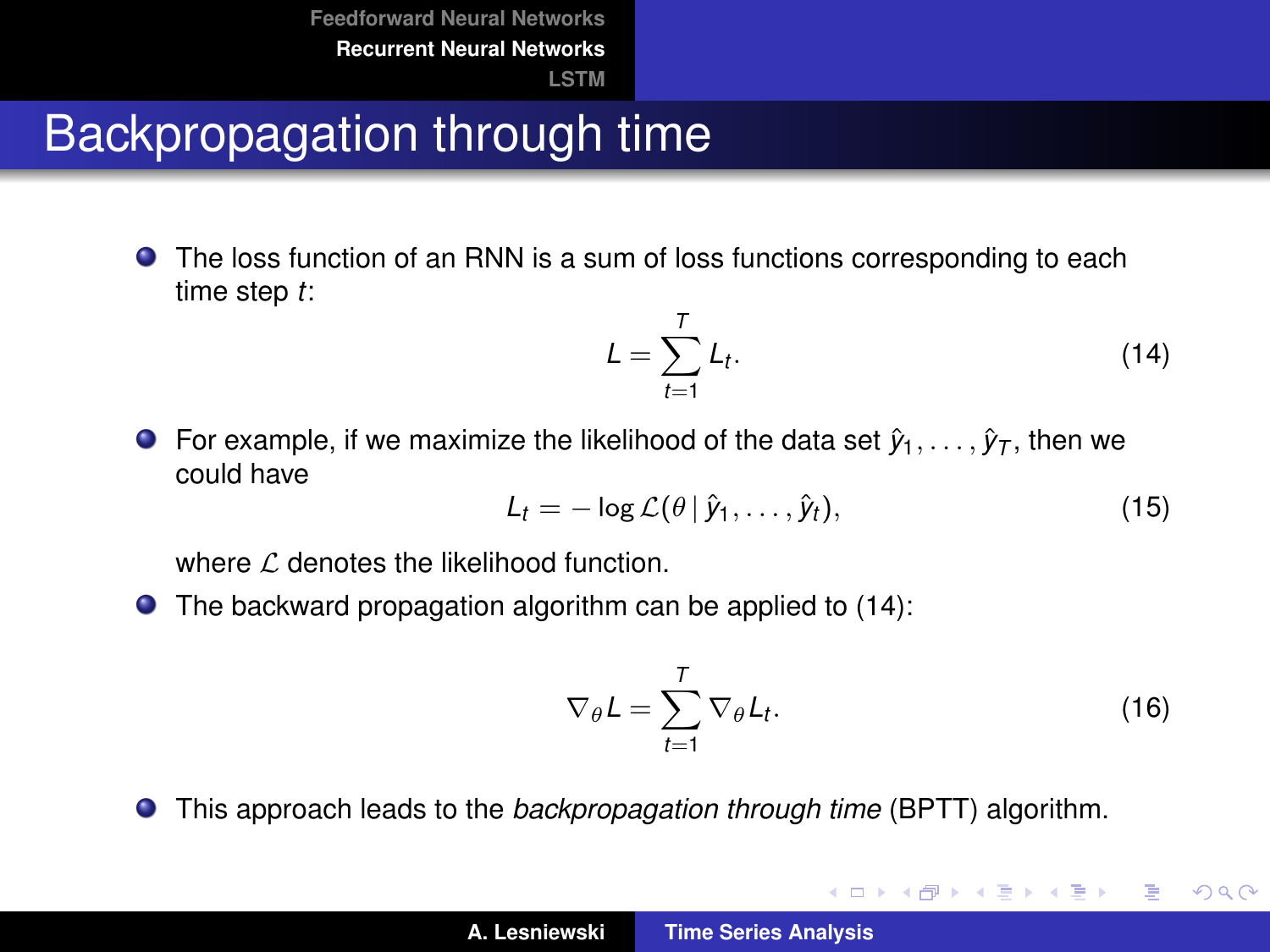# Backpropagation in time

- In principle, basic RNNs can keep track of arbitrary long-term time dependencies in the input series.
- In practice, however, one faces the following computational issue.
- When training an RNN over a long time period using BPTT, the gradients of the loss function can "vanish" (i.e. become very small) or "explode" (i.e. become very large).
- This is a result of the multiplicative nature of backpropagation: computational errors due to the finite precision arithmetic used by computers tend to accumulate multiplicatively.
- One can frequently solve the exploding gradients problem by *gradient clipping*, i.e. suitably capping the value of  $\|\nabla L\|$ , and thus preventing it from exploding.
- A number of approaches have been proposed to partially mitigate the vanishing gradient problem.

イロメ イ部メ イヨメ イヨメー

 $2Q$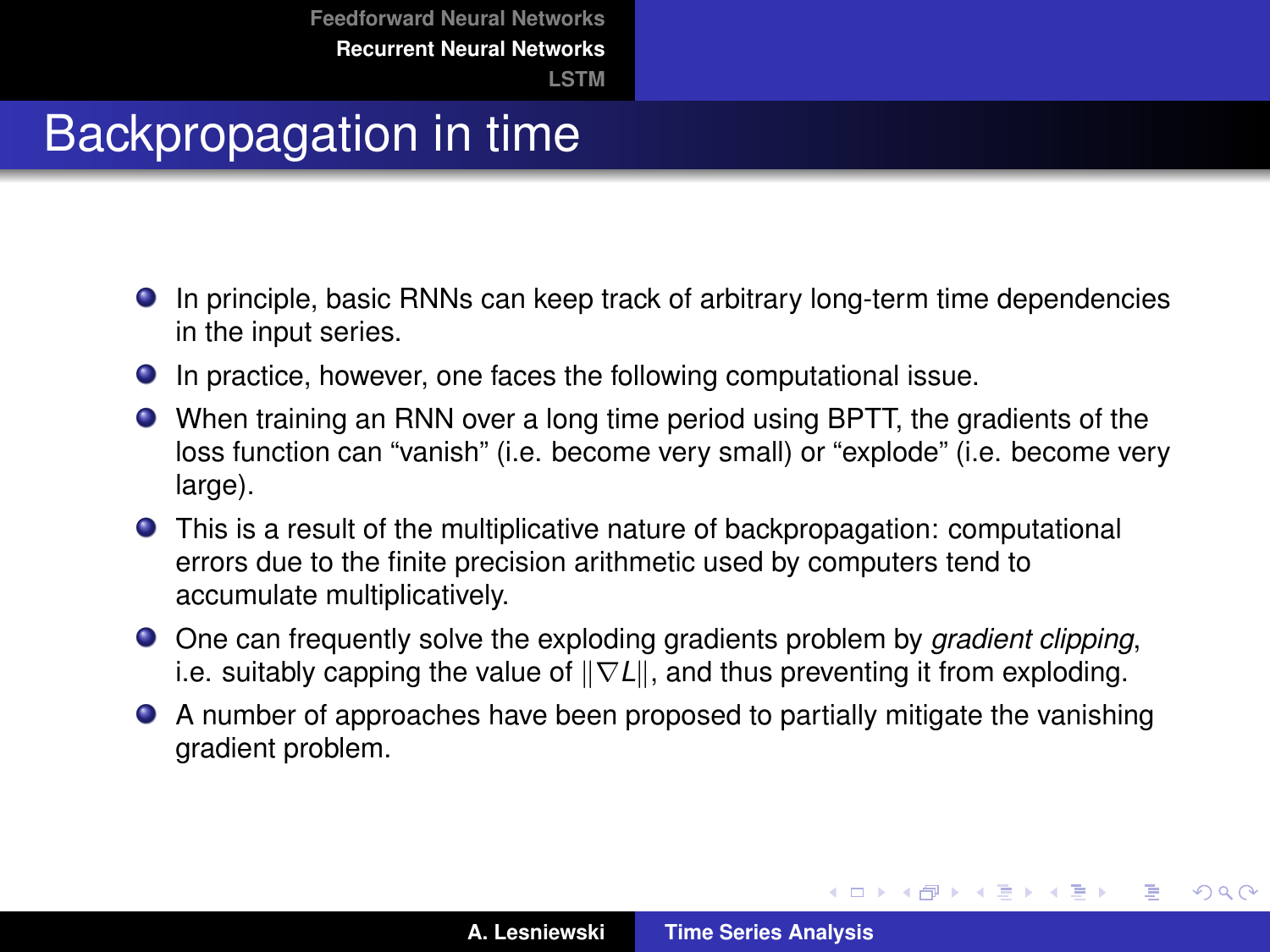# <span id="page-21-0"></span>LSTM

- An improved version of RNNs, namely the *Long Short Term Memory* (LSTM) model, was proposed in [\[4\]](#page-28-1).
- LSTM solves the problem of vanishing gradients by controlling the flow of information through a node of the network.
- This is achieved by replacing the hidden nodes of an RNN with carefully designed *LSTM units*.
- An LSTM unit protects its hidden activation, called the cell state, by using additional "gates".
- LSTM networks may still exhibit exploding gradients.
- There exists a large number of versions of the LSTM. Another popular design, somewhat simpler than LSTM, is the *Gated Recurrent Unit* (GRU).

イロメ イ部メ イ君メ イ君メー

 $2Q$ 

重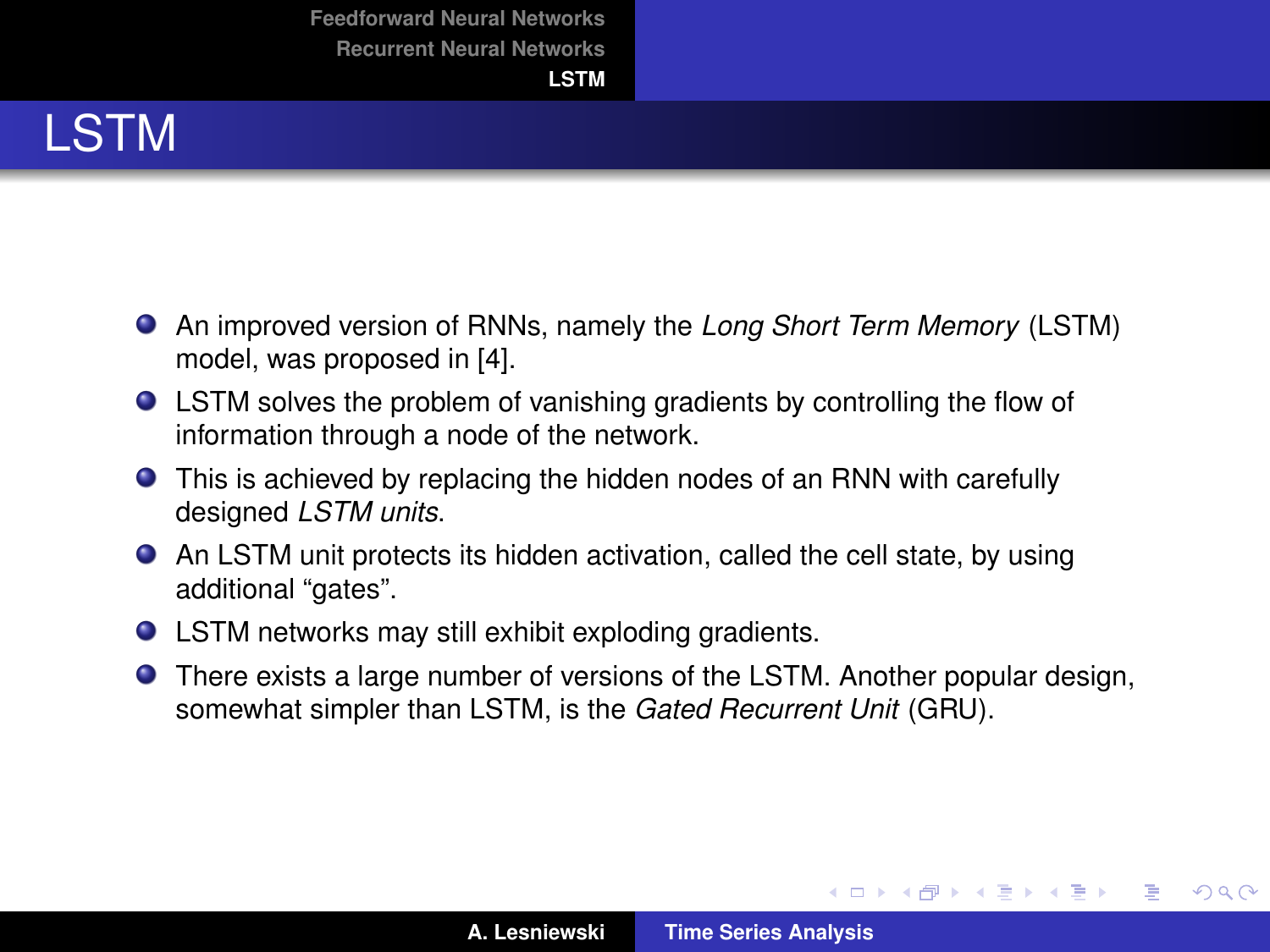#### LSTM

- A common LSTM architecture is composed of:
	- (i) a *cell*, the memory part of the LSTM unit, responsible for keeping track of the dependencies between the elements in the input sequence,
	- (ii) an *input gate*, controls the extent to which a new value flows into the cell,
	- (iii) a *forget gate*, controls the extent to which a value remains in the cell,
	- (iv) an *output gate*, controls the extent to which the value in the cell is used to compute the output activation of the LSTM unit.
- The LSTM gates gates are connected among each other.
- The weights and biases of these connections are learned during training.
- LSTM are computationally significantly more costly than conventional RNNs.

(ロトス個) (運) (運)

 $QQ$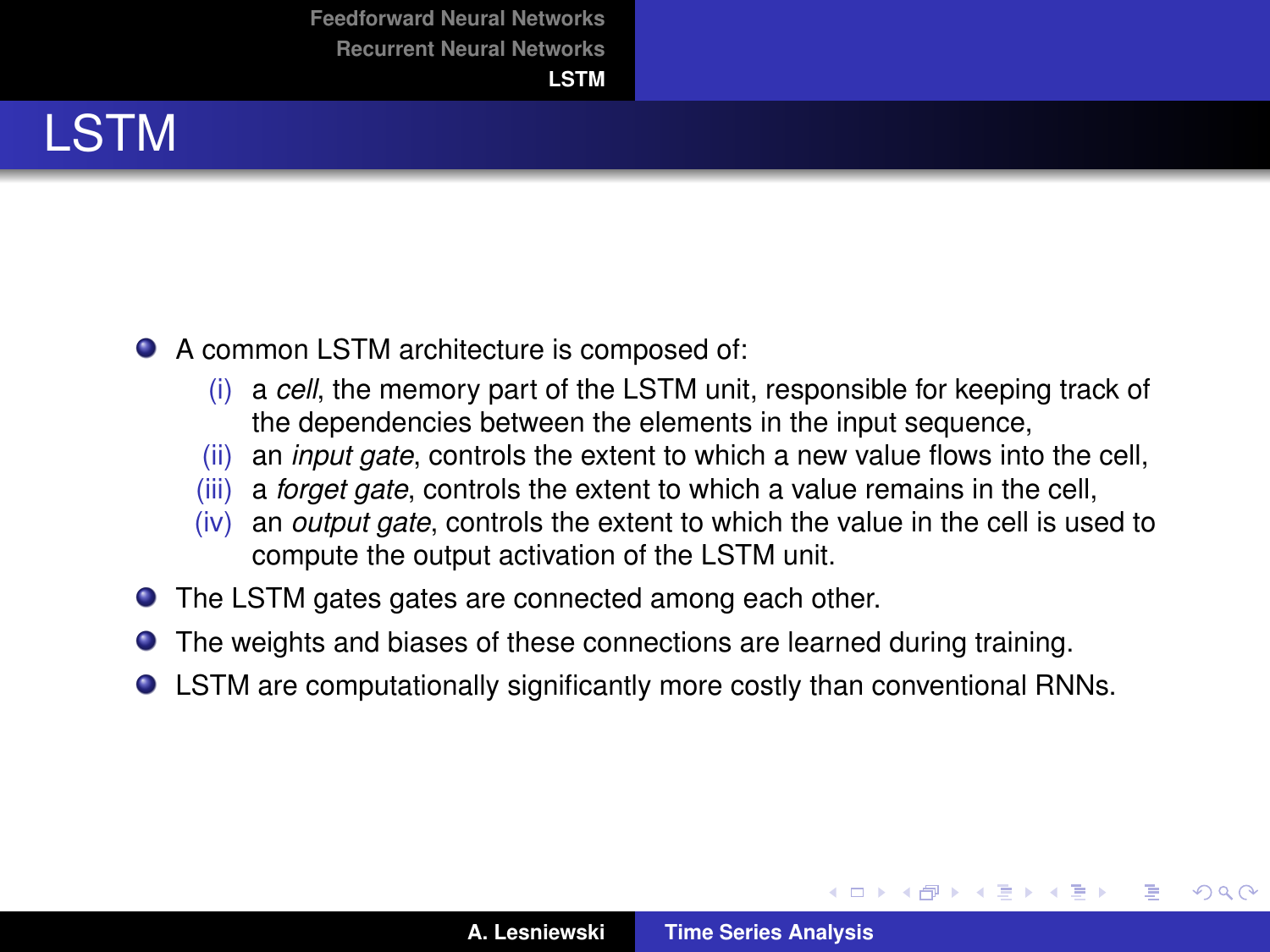**[LSTM](#page-21-0)**

# **LSTM**

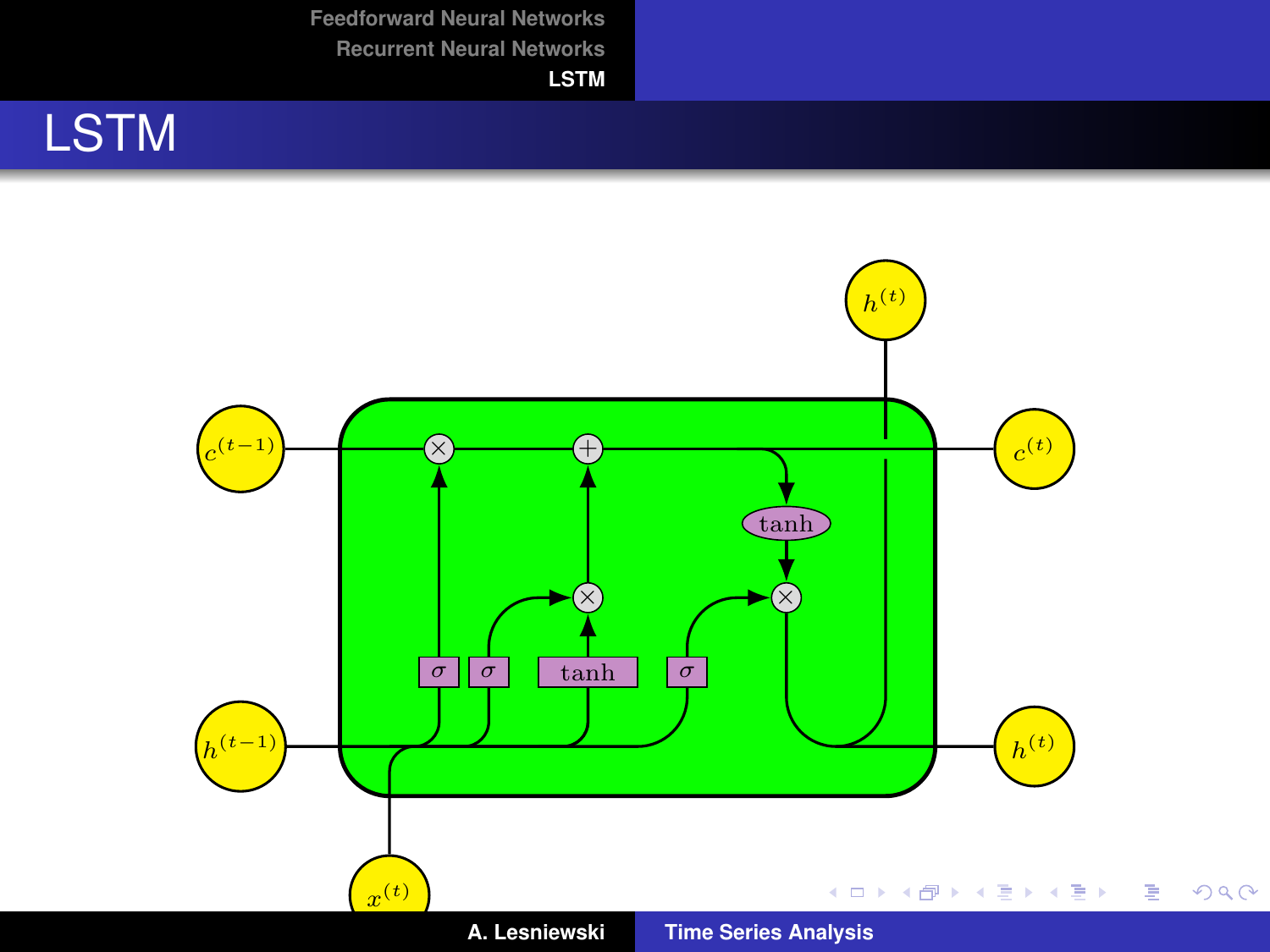

- The protected cell activation at time step  $t$  is denoted by  $c^{(t)}$ , whereas  $h^{(t)}$  is the (hidden) activation that will be passed on to other components of the model.
- The equations defining LSTM are as follows:

$$
f^{(t)} = \sigma(W_{th}h^{(t-1)} + W_{fx}x^{(t)} + b_f),
$$
  
\n
$$
i^{(t)} = \sigma(W_{th}h^{(t-1)} + W_{ix}x^{(t)} + b_i),
$$
  
\n
$$
c^{(t)} = \tanh(W_{ch}h^{(t-1)} + W_{cx}x^{(t)} + b_c),
$$
  
\n
$$
c^{(t)} = f^{(t)}c^{(t-1)} + i^{(t)}c^{(t)}
$$
  
\n
$$
o^{(t)} = \sigma(W_{oh}h^{(t-1)} + W_{oc}c^{(t)} + b_o),
$$
  
\n
$$
h^{(t)} = o^{(t)}\sigma(c^{(t)}),
$$
\n(17)

K ロ ⊁ K 伊 ⊁ K 君 ⊁ K 君 ⊁ …

重し  $2QQ$ 

where  $f^{(t)}$ ,  $i^{(t)}$ , and  $o^{(t)}$  are the activations of the input, forget, and output gates at *t*.

These equations can be understood as follows.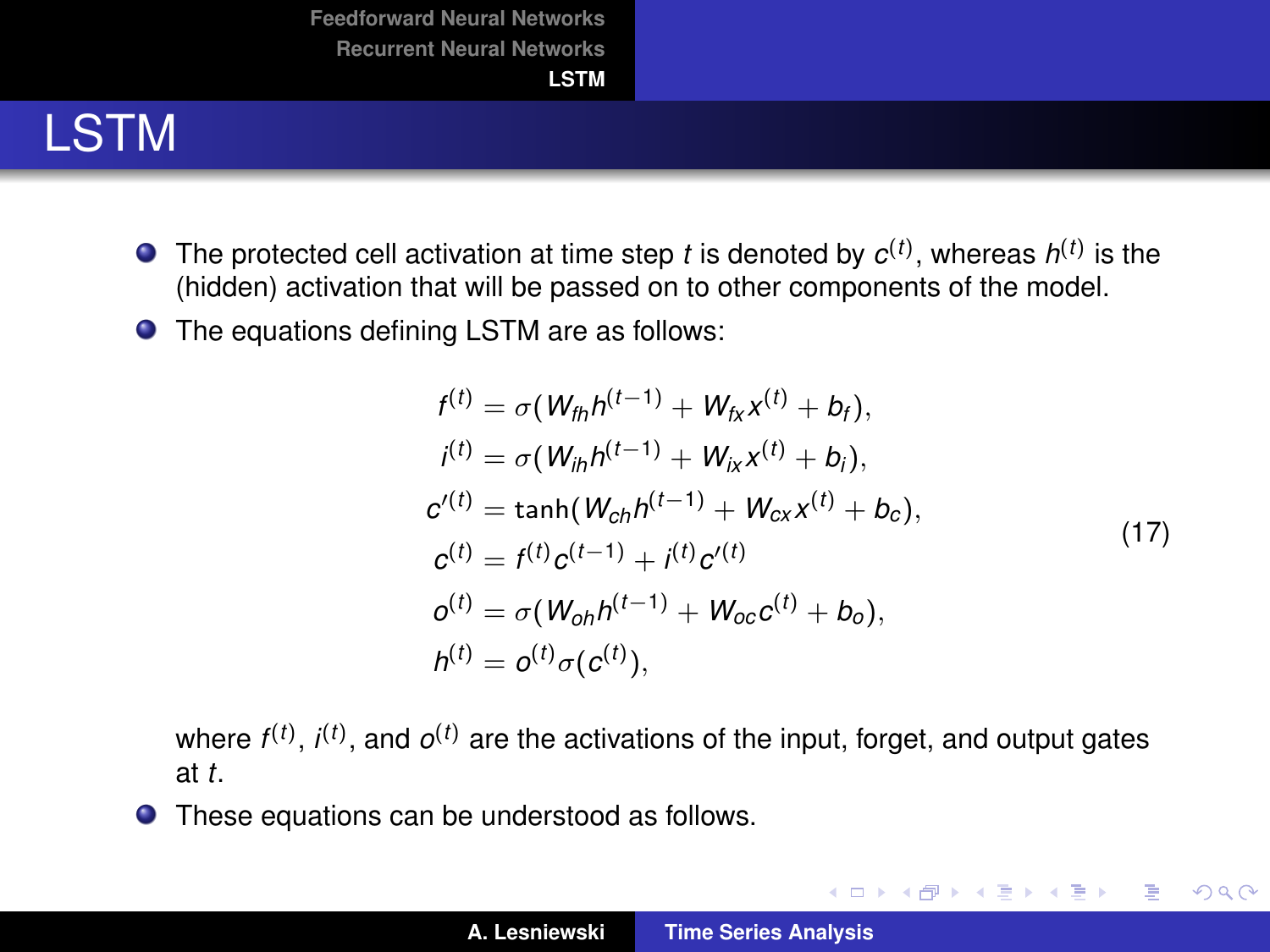## LSTM

- **•** The forget gate takes the information from the current input and previous hidden state, and decides what information should be discarded or retained.
- Since  $\sigma(x)$  interpolates between 0 and 1, the values of  $f^{(t)}$  range between these values.
- The closer  $f^{(t)}$  to 0, the smaller is the contribution of  $c^{(t-1)}$  to  $c^{(t)}$ . A value close to 1 means keeping *c* (*t*−1) .
- The input gate updates the cell state it two steps:
	- $(i)$  We pass the previous hidden state and current input into the sigmoid activation.
	- (ii) We also pass the previous hidden state and current input into the tanh activation. The result is multiplied by the output of the sigmoid. This determines the extent to which the output of the tanh function will impact the update of the cell state (depending on how close  $i^{(t)}$  is to 0 or 1).

イロメ イ団 トイヨメ イヨメー

÷.

 $2Q$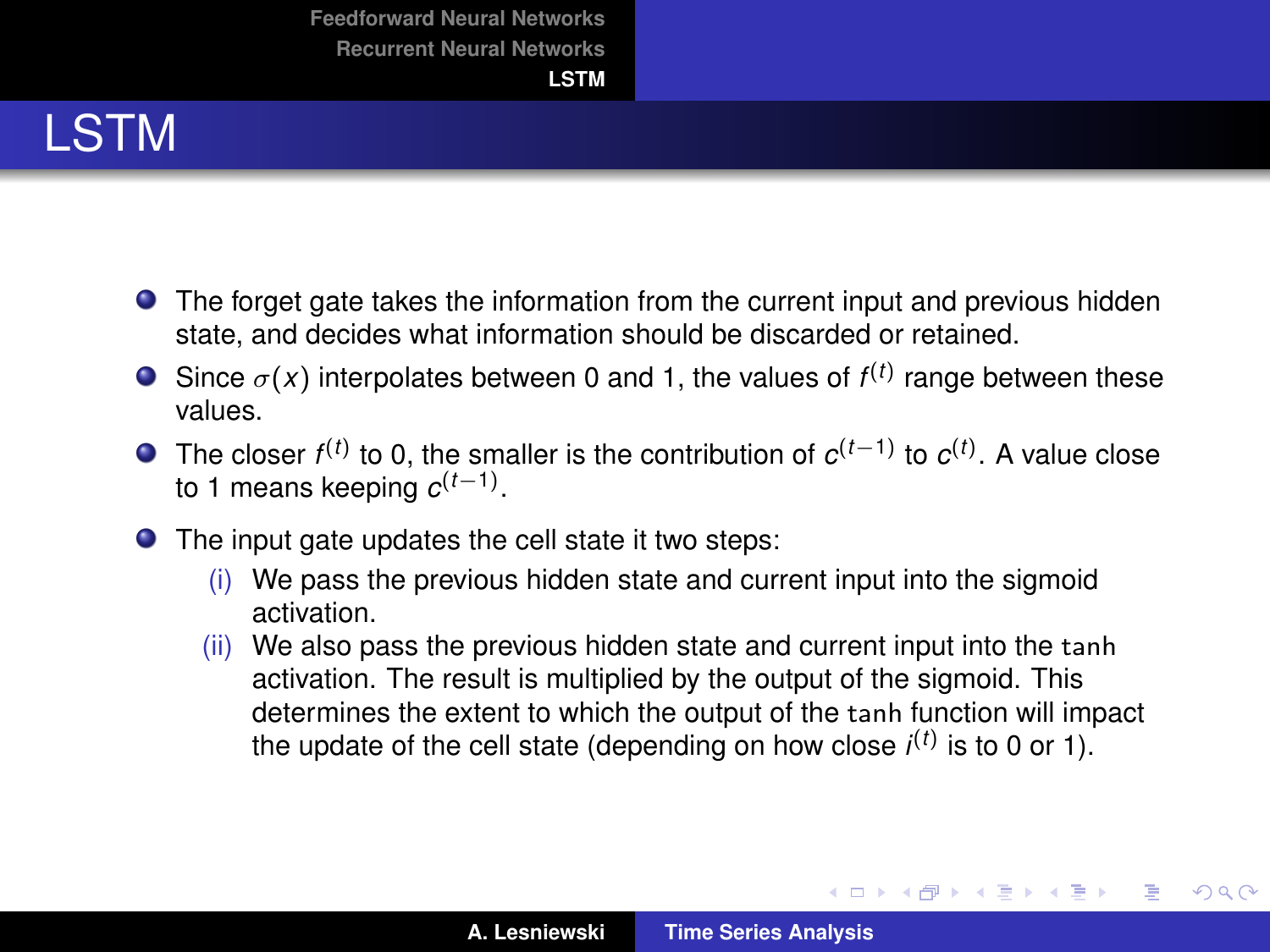## LSTM

- We now use these values to update the cell state. The cell state is multiplied (pointwise) by the forget vector.
- The updated cell state is the sum of this vector and the vector calculated in Step (ii) above.
- The output gate controls what the next hidden state should be:
	- (i) We pass the previous hidden state and the current input to the sigmoid activation.
	- (ii) Then we pass the updated cell state and the previous hidden state to the tanh activation.
- We multiply the outputs of the two activation functions to decide what information the hidden state should carry.

イロメ イ部メ イヨメ イヨメー

 $2Q$ 

重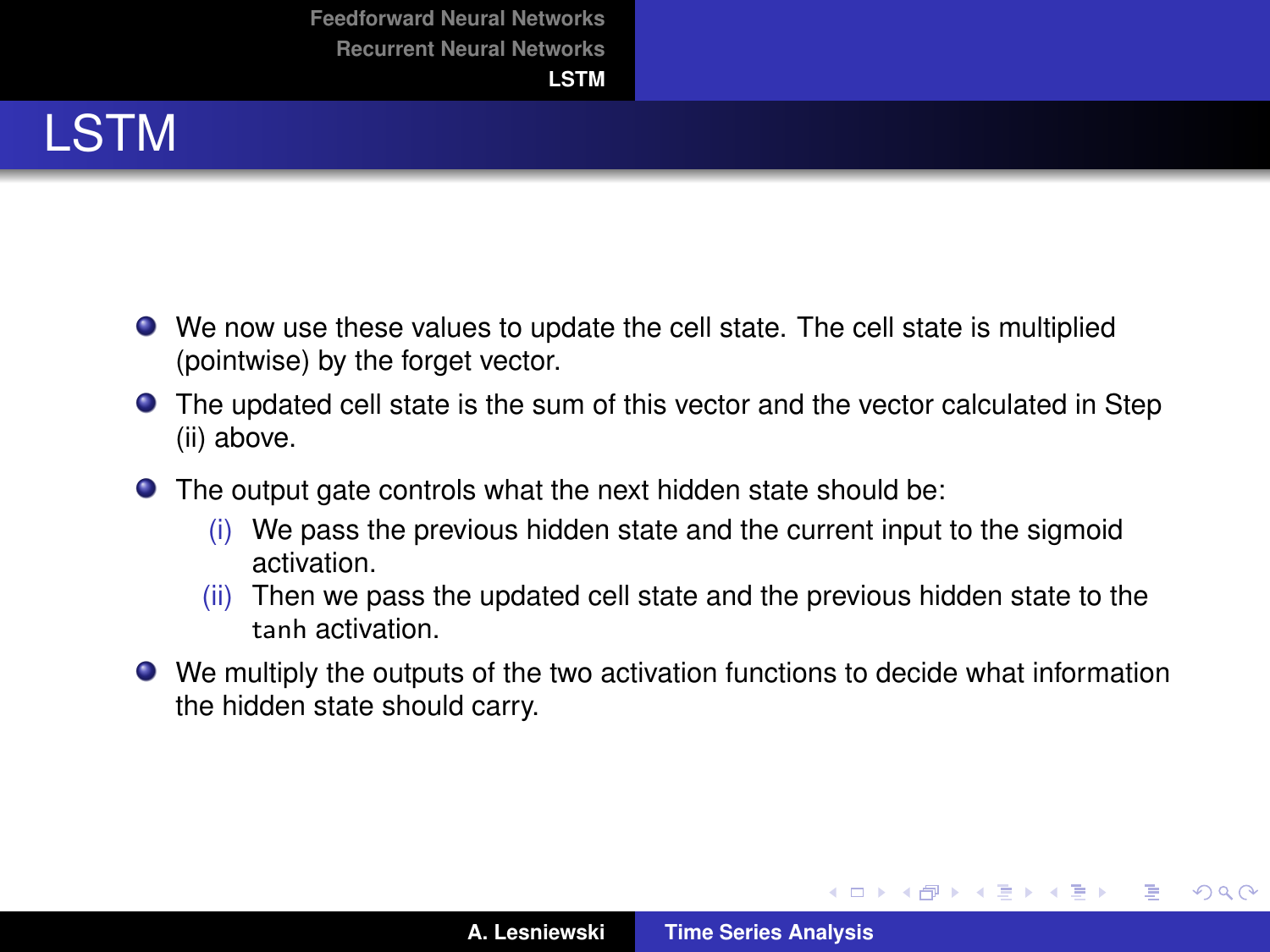

- **There are several Python packages implementing deep learning methods,** including tensorflow and pytorch. Version 2 of tensorflow appears to emerge as the industry standard.
- **O** The book [\[2\]](#page-28-2) contains code samples in including tensorflow.

(ロトス個) (運) (運)

重

 $2QQ$